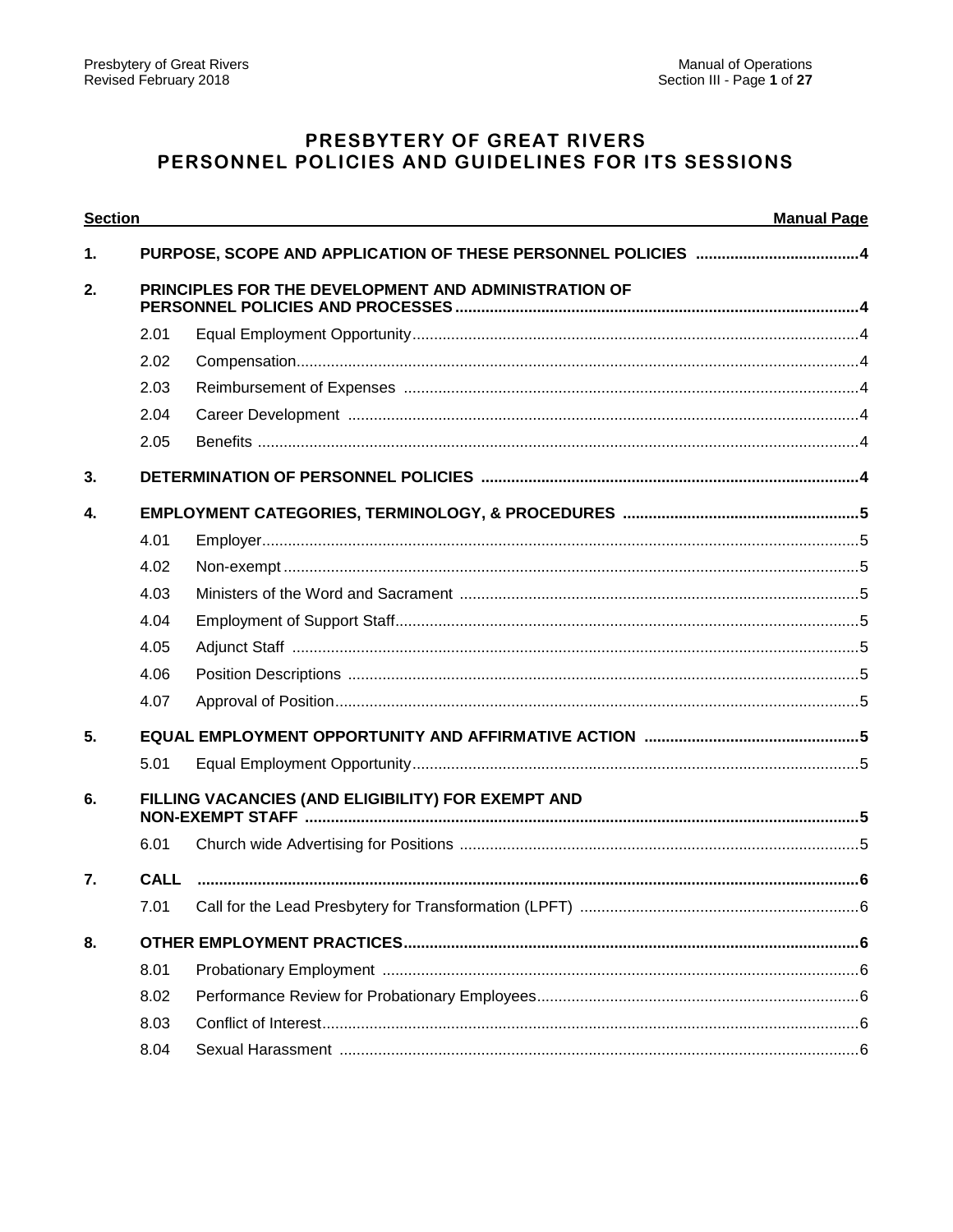**Section** 

# **Manual Page**

|     | 8.05  |                                                                              |  |
|-----|-------|------------------------------------------------------------------------------|--|
|     | 8.06  |                                                                              |  |
|     | 8.07  |                                                                              |  |
|     | 8.08  |                                                                              |  |
| 9.  |       |                                                                              |  |
|     | 9.01  |                                                                              |  |
|     | 9.02  |                                                                              |  |
|     | 9.03  |                                                                              |  |
|     | 9.04  |                                                                              |  |
|     | 9.05  |                                                                              |  |
| 10. |       |                                                                              |  |
|     | 10.01 |                                                                              |  |
|     | 10.02 |                                                                              |  |
|     | 10.03 |                                                                              |  |
|     | 10.04 |                                                                              |  |
| 11. |       |                                                                              |  |
|     | 11.01 |                                                                              |  |
| 12. |       |                                                                              |  |
|     | 12.01 |                                                                              |  |
|     | 12.02 |                                                                              |  |
|     | 12.03 |                                                                              |  |
|     | 12.04 |                                                                              |  |
|     |       |                                                                              |  |
|     |       | 12.042 Schedule of Allowance and Assistance                                  |  |
|     | 12.05 | Dismissal of Presbytery Staff who are Ministers of the Word and Sacrament 11 |  |
|     | 12.06 |                                                                              |  |
|     | 12.07 |                                                                              |  |
| 13. |       |                                                                              |  |
|     | 31.01 |                                                                              |  |
| 14. |       |                                                                              |  |
|     | 14.01 |                                                                              |  |
|     | 14.02 |                                                                              |  |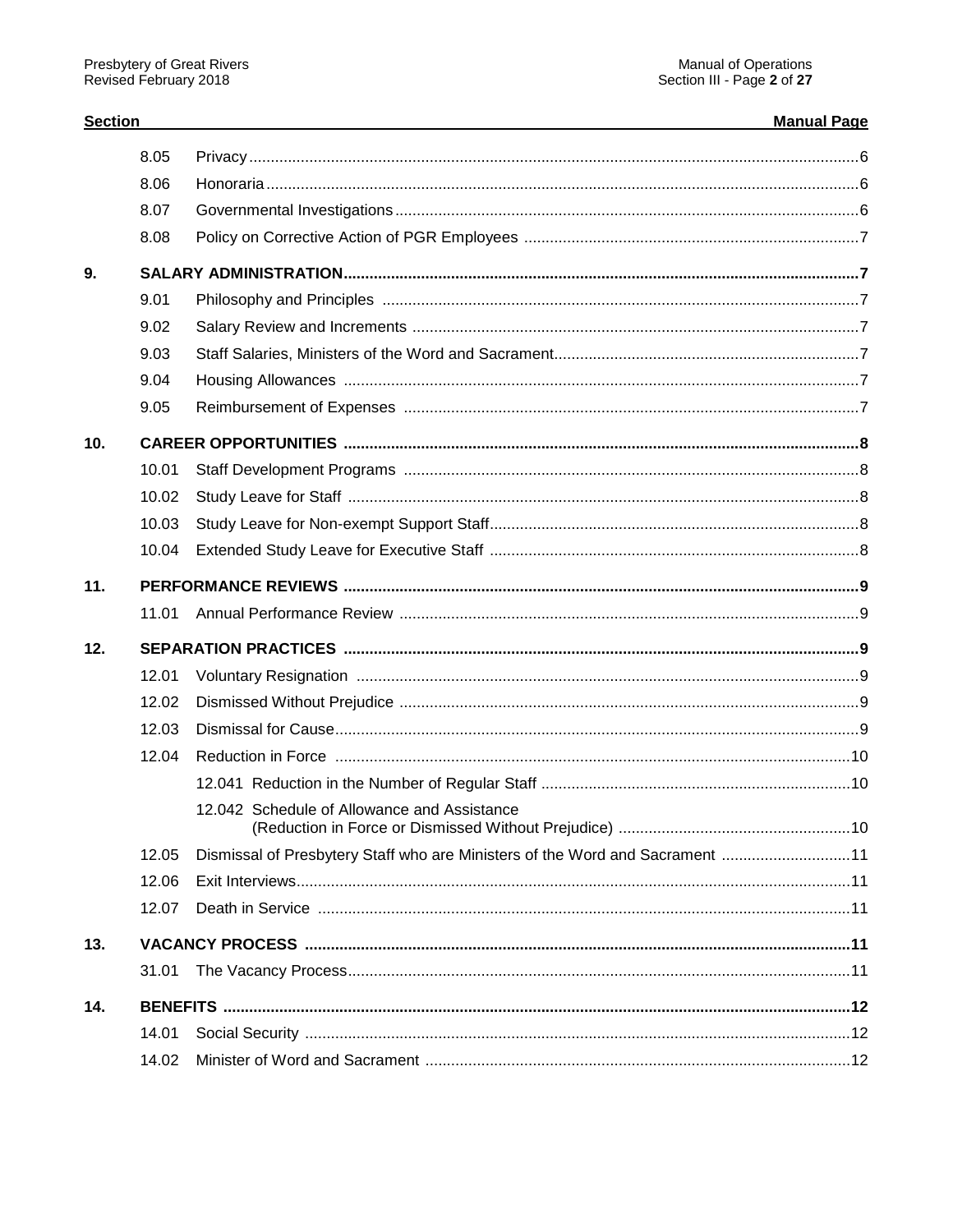# **Section**

# **Manual Page**

|     | 14.03 |  |
|-----|-------|--|
|     | 14.04 |  |
|     | 14.05 |  |
|     | 14.06 |  |
|     | 14.07 |  |
|     | 14.08 |  |
|     | 14.09 |  |
|     | 14.10 |  |
|     | 14.11 |  |
|     | 14.12 |  |
|     | 14.13 |  |
|     | 14.14 |  |
| 15. |       |  |
|     | 15.01 |  |
|     | 15.02 |  |
|     | 15.03 |  |
|     | 15.04 |  |
|     | 15.05 |  |
|     |       |  |
|     |       |  |
|     |       |  |
|     | 15.06 |  |
|     | 15.07 |  |
|     | 15.08 |  |
|     | 15.09 |  |
| 16. |       |  |
| 19. |       |  |
|     |       |  |
|     |       |  |
|     |       |  |
|     |       |  |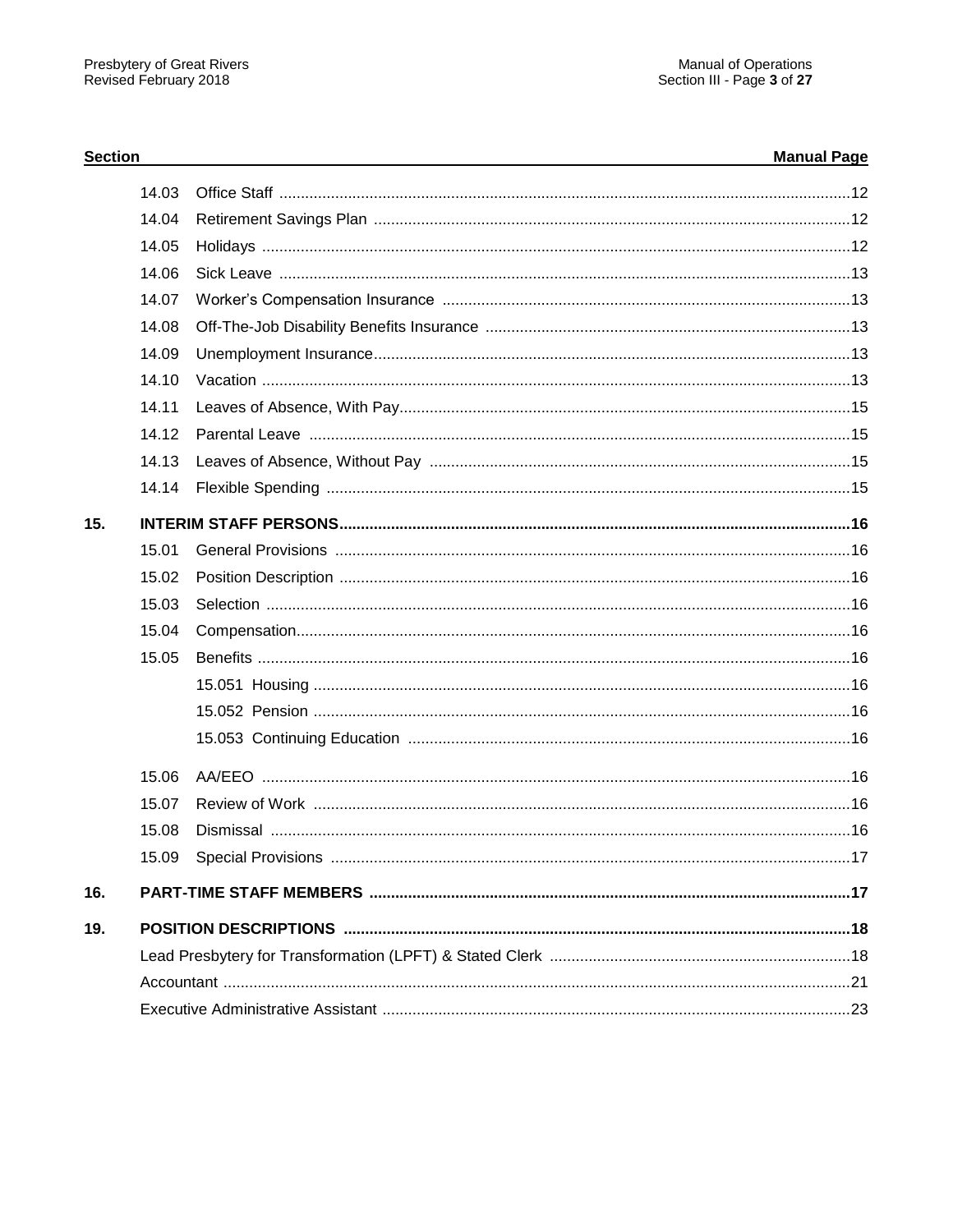# **PERSONNEL POLICIES**

# **1.00 PURPOSE, SCOPE AND APPLICATION OF THESE PERSONNEL POLICIES**

The following guidelines are established as personnel policies of the Presbytery with regard to all staff which it employs for service. These policies are designed to be consistent with all applicable provisions of the Form of Government of the Presbyterian Church (U.S.A.).

The Presbytery is free to amend, modify, and change these policies at any time and will keep staff members informed of such amendments, modifications, and changes.

# **2.00 PRINCIPLES FOR THE DEVELOPMENT AND ADMINISTRATION OF PERSONNEL POLICIES AND PROCESSES**

The following principles will guide the development and administration of all personnel policies and processes:

# 2.01 Equal Employment Opportunity

To establish and administer a process that develops and implements employment practices which are administered without discrimination. We are an Equal Employment Opportunity/Affirmative Action employer according to federal, state and local laws (except where religious affiliation is determined to be a bona fide occupational qualification).

## 2.02 Compensation

To establish and administer a process of compensation wherein the staff member's compensation is determined on the basis of a system of job evaluation and classification, equitable salary scales, and increments determined in light of economic factors, and an annual performance review and evaluation. Such a process will include interpretation of the salary program to staff members and participation of staff members in describing their responsibilities.

#### 2.03 Reimbursement of Expenses

To establish and administer a process wherein authorized expenses incurred by staff members, in the performance of their work assignments, are reimbursed through an adequate, uniform, voucherbased accountability plan.

# 2.04 Career Development

To establish and administer a process of career development which will afford staff members the opportunity to acquire new skills and knowledge and/or refresh old skills and knowledge, consistent with the need of the Presbytery and with personal career goals and objectives. Staff members may, at the recommendation of the Lead Presbytery for Transformation (LPFT) with approval of the Personnel Committee, receive assistance through financial grants and needed time away from the job to participate in employer-conducted or approved training programs. The process of staff development will be an integral part of their annual performance review and evaluation.

2.05 Benefits

To assist in meeting, the needs of the staff members for medical services and insurance, pension coverage, regular vacations, regular and special leaves, etc., consistent with the goals and financial capacity of the Presbytery.

# **3.00 DETERMINATION OF PERSONNEL POLICIES**

Personnel policies are determined by the Presbytery Assembly upon recommendation of the Administration Team after review by the Lead Presbytery for Transformation (LPFT) and the Personnel Committee.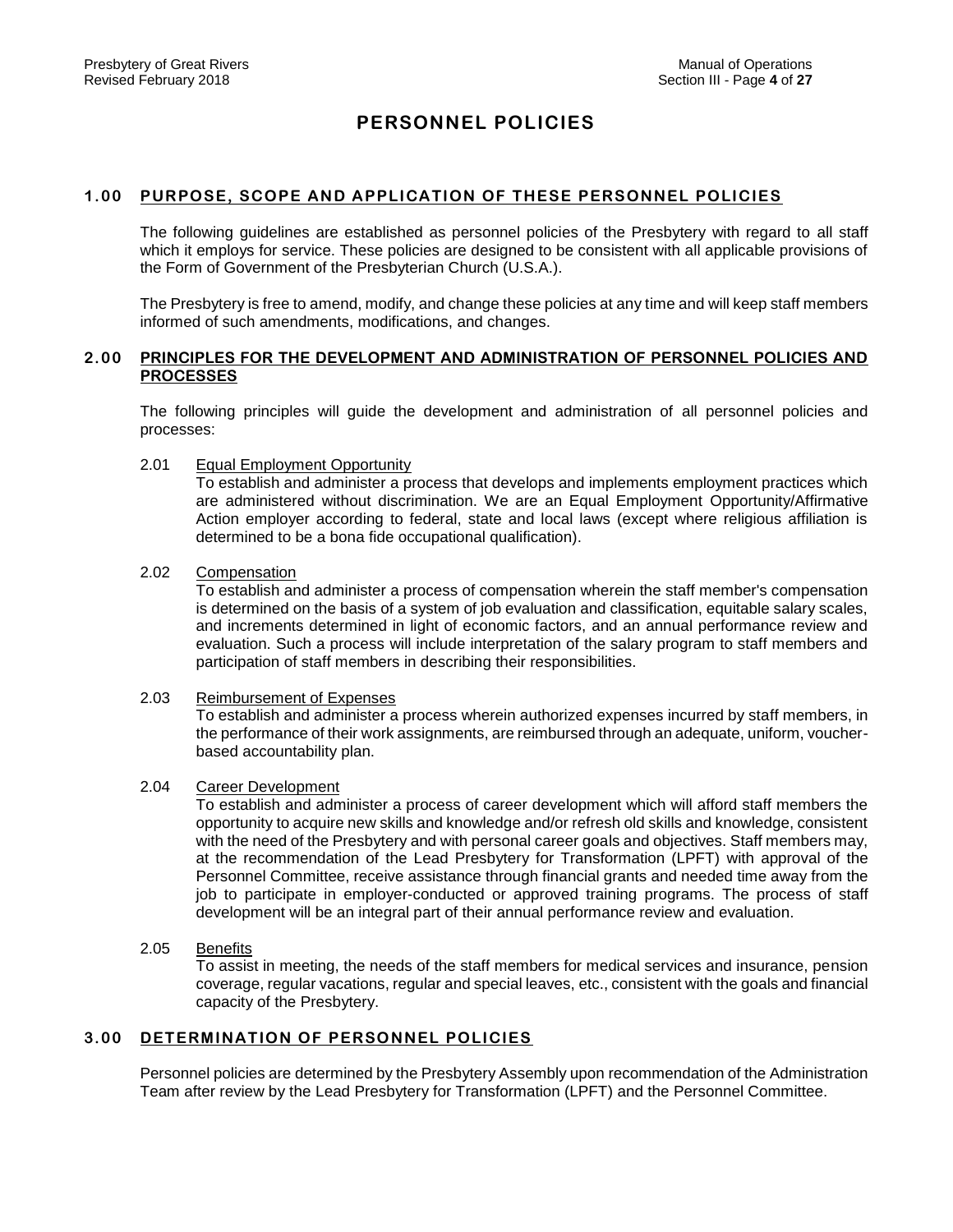# **4.00 EMPLOYMENT CATEGORIES, TERMINOLOGY, AND PROCEDURES**

## 4.01 Employer

The legal corporate employer of all Presbytery staff is the Presbytery of Great Rivers, a not-forprofit corporation in the State of Illinois.

#### 4.02 Non-exempt

Those persons employed in non-exempt positions shall not work in excess of 40 hours without prior approval. Those persons are expected to manage their schedule to provide them two days off each week.

### 4.03 Ministers of the Word and Sacrament

In accordance with federal and state statutes and Church policy, all Ministers of the Word and Sacrament employed by the Presbytery are considered self-employed persons, engaged in the exercise of their ministry, and are not subject to withholding for certain taxes per IRS regulations. They are, however, included in all other policies which apply to "staff members," except where excluded by federal or state law.

### 4.04 Employment of Support Staff

Support staff shall be employed by the designated Lead Presbytery for Transformation (LPFT) in consultation with the Personnel committee. All support staff are non-exempt.

# 4.05 Adjunct Staff

From time to time the presbytery may contract with adjunct staff for specific time periods and specific assignments.

### 4.06 Position Descriptions

A position description shall be required for each position. The position description shall be in accordance with guidelines established in the Personnel Section by the Personnel Committee and subject to periodic review.

# 4.07 Approval of Positions

All positions shall be approved by the Presbytery Assembly upon review and recommendation by the Personnel Committee and the Administration Team.

# **5.00 EQUAL EMPLOYMENT OPPORTUNITY AND AFFIRMATIVE ACTION**

# 5.01 Equal Employment Opportunity

It is the policy of the Presbyterian Church (U.S.A.) and the Presbytery not to discriminate in employment policy and practices and to promote equality of opportunity in all aspects of employment. The Presbytery will be guided by the mandate of the Form of Government, the various policies of the General Assembly, and related Federal, State and local laws.

All employment policies and practices will be consistent with Equal Employment Opportunity/Affirmative Action laws of the State of Illinois (except where religious affiliation is determined to be a bona fide occupational qualification).

# **6.00 FILLING VACANCIES (AND ELIGIBILITY) FOR EXEMPT AND NON -EXEMPT STAFF**

6.01 Church wide Advertising for Positions All positions shall be advertised by the Personnel Committee as they deem appropriate.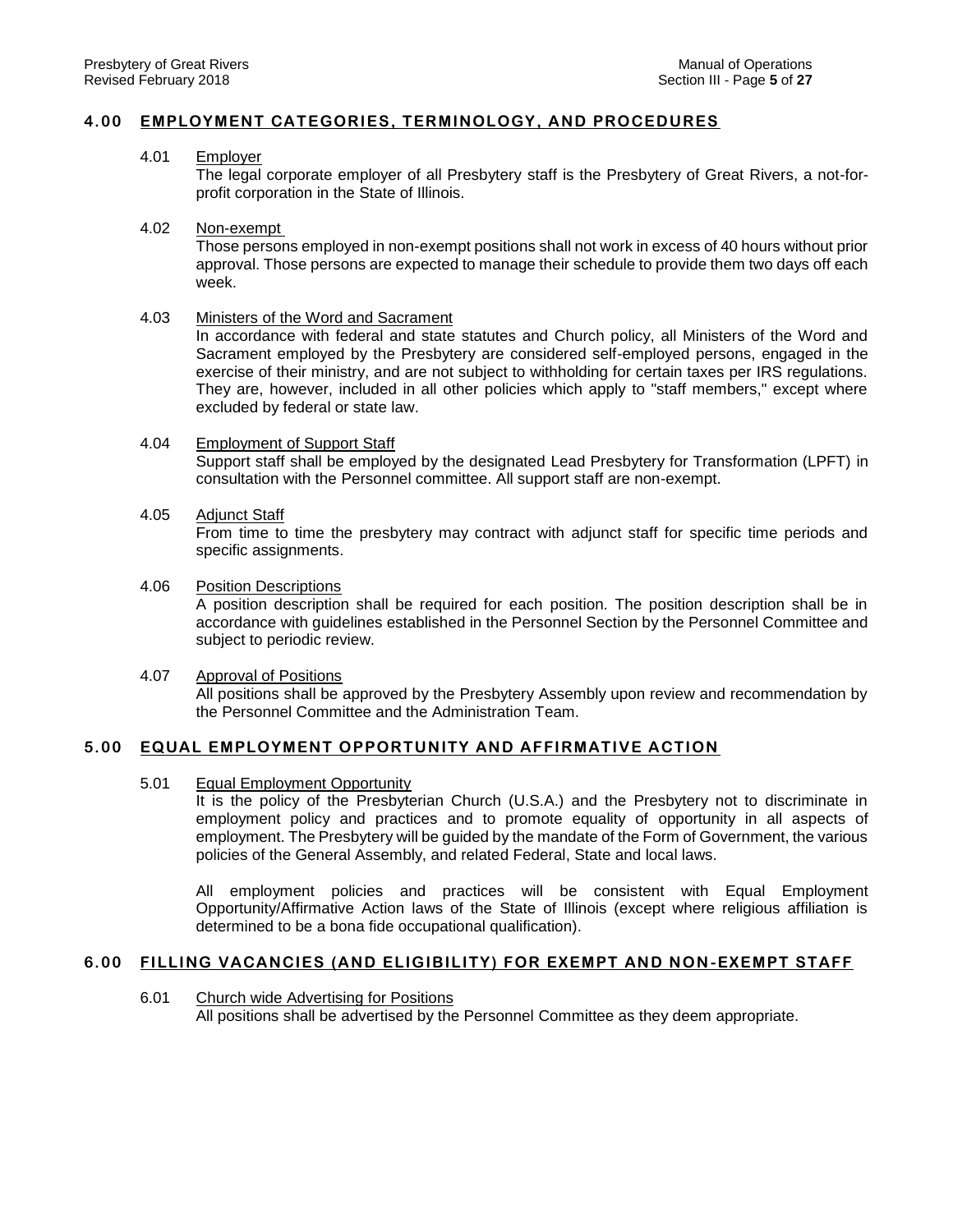# **7.00 CALL**

# 7.01 Call for the Lead Presbytery for Transformation (LPFT)

If the Lead Presbytery for Transformation (LPFT) is a Minister of Word and Sacrament, They shall be provided with a written call stating the terms of the Call. Such a call is to be prepared by the Search Committee established by the Presbytery Assembly and issued by the Presbytery.

# **8.00 OTHER EMPLOYMENT PRACTICES**

## 8.01 Probationary Employment

The first three (3) months of employment of support staff are considered a probationary or a trial period giving the employee and the supervisor an opportunity to evaluate interest and qualifications for the position under actual working conditions.

# 8.02 Performance Review for Probationary Employees

Prior to regular employment, a performance appraisal is prepared and discussed with the staff member by her/his supervisor. When all requirements for regular employment are completed satisfactorily, regular employment will begin with the next pay period.

# 8.03 Conflict of Interest

No staff member shall accept any gift, gratuity, grant, service, or any special favor from any person(s) or business which provides or receives goods and services or which seeks to provide or receive goods and services to or from the Presbytery. However, minor courtesies such as luncheons, dinners, or similar arrangements in connection with business discussions may be received.

# 8.04 Sexual Harassment

See Presbytery Policies and Guidelines on Ethical Conduct.

8.05 Privacy

The Presbytery shall guarantee the confidentiality of medical and employment records in accordance with privacy laws.

# 8.06 Honoraria

Presbytery personnel will not retain honoraria for any services rendered as a part of their normal job function. Executive staff may receive remuneration for services outside the scope of their position descriptions. Any exception to this policy will need the approval of the Personnel Committee Chair.

# 8.07 Governmental Investigations

In the event of an inquiry by the police, F.B.I., or other governmental investigating agency or official concerning the work of the Presbytery, its activities, records, or personnel; or in the event a staff member of the Presbytery is sought to be queried by such governmental agency, the following shall be the policy in this area:

- a. all such inquiries shall be referred to the Lead Presbytery for Transformation (LPFT).
- b. no information or documents of any kind will be released until the Lead Presbytery for Transformation (LPFT) has consulted with and attained the clearance of the Stated Clerk in matters regarding governmental investigating agency.
- c. the Lead Presbytery for Transformation (LPFT) may release information or documents following the consultation and agreement described above or may request the Stated Clerk to release the information or documents.
- d. staff members shall be informed if there is an inquiry regarding their personnel records.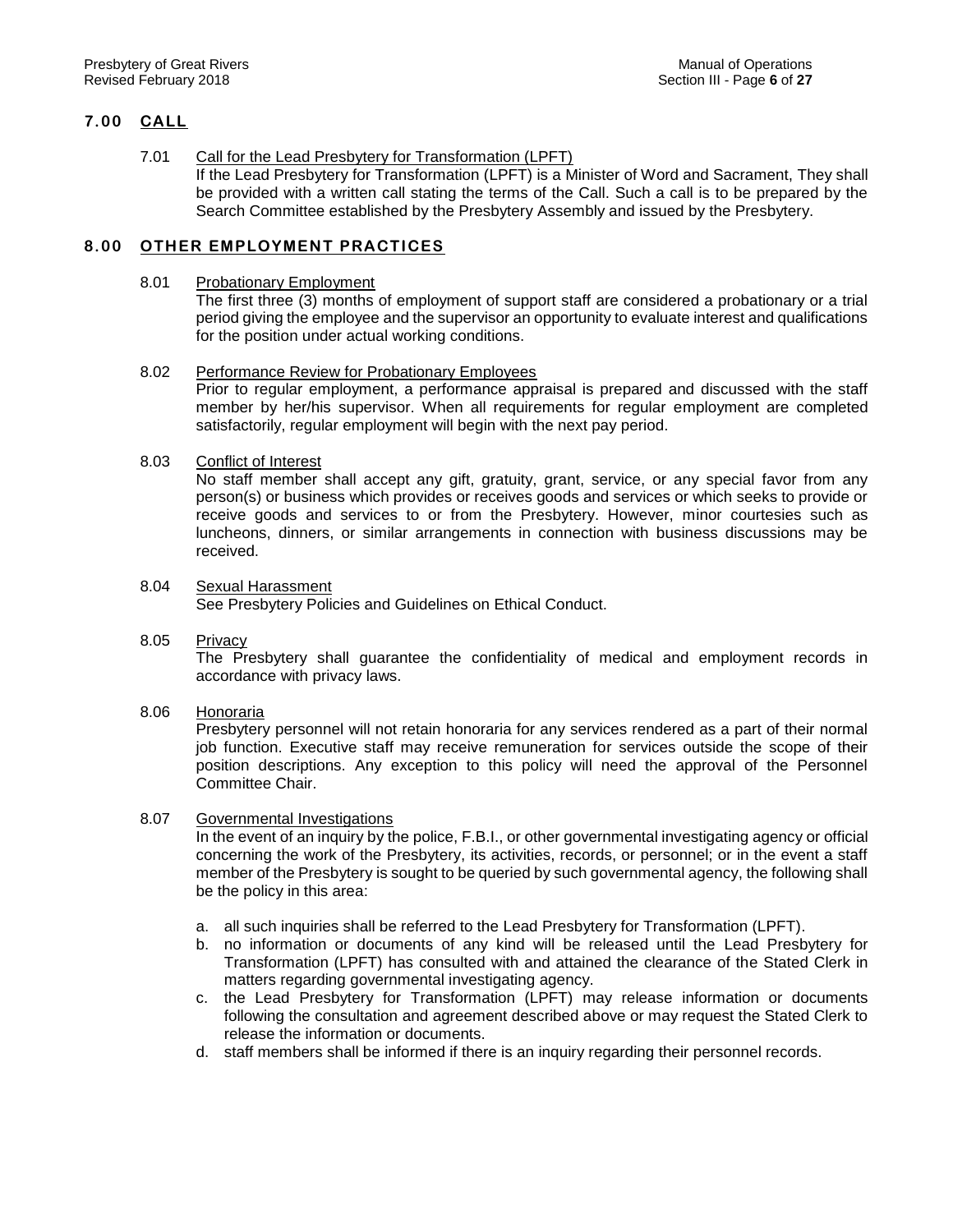## 8.08 Policy on Corrective Action of PGR Employees

It is the policy of Great Rivers Presbytery to maintain standards of employee performance, attendance, and conduct which will allow the employer to fulfill its mission. The goal of corrective action is to assist an employee to achieve an acceptable level of performance, attendance, or conduct.

The determination of appropriate corrective action is within the discretion of the supervisor (GP/Head of Staff), however, to ensure consistent and fair treatment of all employees and to protect the Presbytery and the supervisor from liability, the supervisor should consult with the Personnel Committee, appropriate legal counsel, or other appropriate resources to determine the history of corrective action for specific actions or performance problems and to assist in determining the appropriate action for individual circumstances.

To ensure fair and equitable treatment to all employees the following elements should be part of any corrective action:

- a. The employee should be informed of the unacceptable performance or conduct and advised of the consequences of continued unacceptable actions/performance;
- b. If appropriate, an action plan should be developed with the employee to resolve the problem:
- c. The supervisor or Personnel Committee chair should prepare a report in writing of any corrective action; this report will be retained in the employee's personnel file;

d. The employee may respond in writing and have the response placed in the employee's personnel file.

# **9.00 SALARY ADMINISTRATION**

### 9.01 Philosophy and Principles

The Presbytery is committed to salary administration which will provide: fair pay for the work performed; incentive for personal achievement and growth; and flexibility to meet changes in organization, functions, positions, and personnel over a period of time. Salary levels will be maintained in a manner which results in their being consistent internally, responsive to changes in economic indices, and in keeping with the Church's philosophy and objectives.

#### 9.02 Salary Review and Increments

Presbytery staff salaries will be annually reviewed by the Personnel Committee or if there are changes in duties or responsibilities/

Any changes in terms for exempt staff will be approved by the Presbytery Assembly upon review and recommendation of the Personnel Committee, through the Administration Team.

Changes in terms for non-exempt staff are determined by the designated Lead Presbytery for Transformation (LPFT) with Personnel Committee and within the approved budget.

#### 9.03 Staff Salaries, Ministers of the Word and Sacrament In accordance with Form of Government, changes in terms of the call of a staff member who is a Minister of the Word and Sacrament must be approved by the presbytery.

- 9.04 Housing Allowances In accordance with the Internal Revenue Code, an ordained minister may exclude from their gross income, any housing allowance paid as part of her/his compensation if it is designated in advance.
- 9.05 Reimbursement of Expenses Staff will be reimbursed for expenses on a vouchered basis according to the presbytery's accountable reimbursement policy.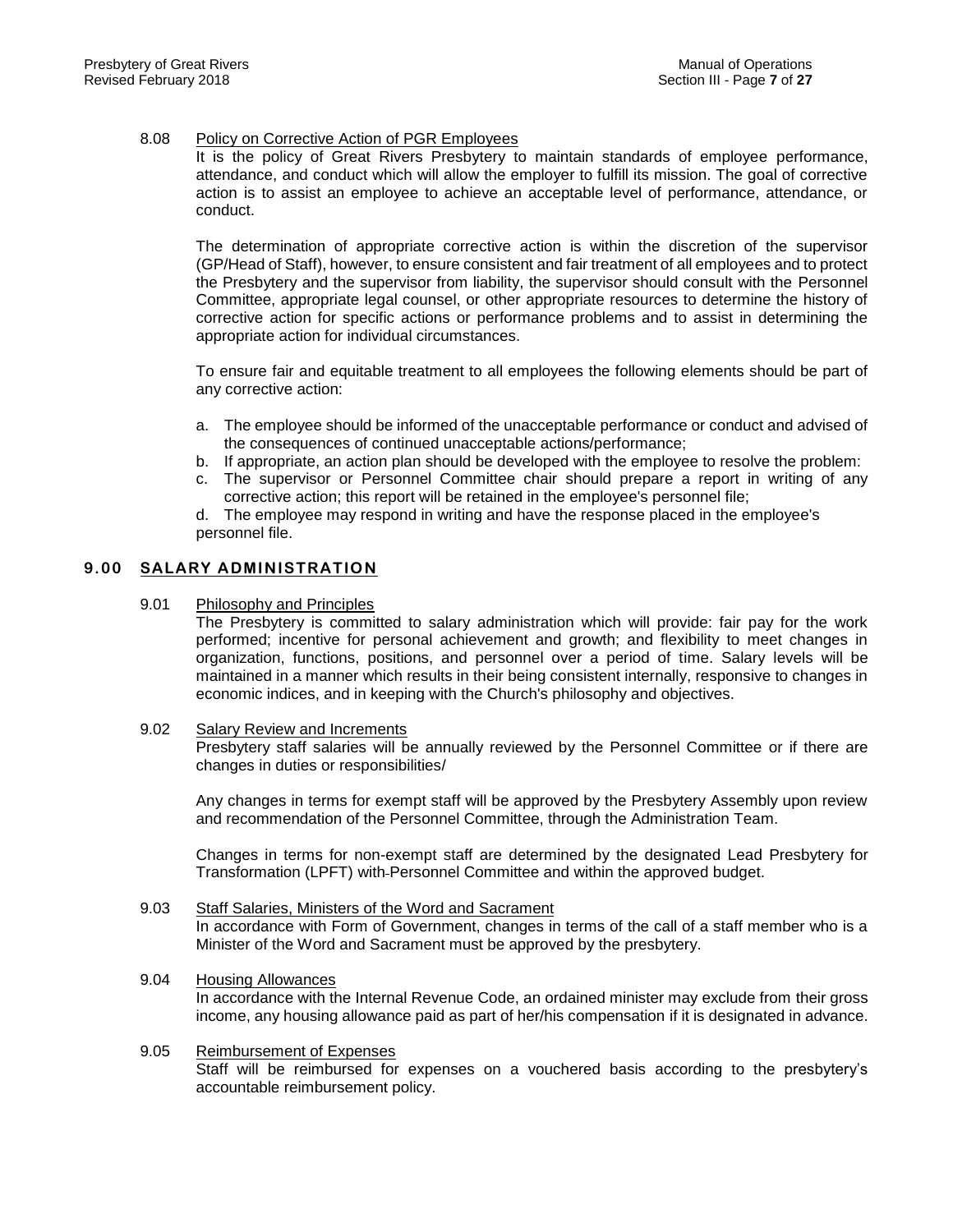# **10.00 CAREER OPPORTUNITIES**

#### 10.01 Staff Development Programs

Staff members are encouraged to participate in programs for development of skills and knowledge with the advanced approval of the Lead Presbytery for Transformation (LPFT).

The content of such a program will be based upon the agreed work and career goals of the staff members as they relate to the needs of the Presbytery.

Presbytery staff members with at least six months' credited service are eligible for inclusion in the staff development program.

If staff members are requested by the Lead Presbytery for Transformation (LPFT) to attend training, they will be paid for actual travel time and time attending the training. If the training will require the employee to work more than 8 hours/day or 40/hours per week, the employee will either reduce their work hours for that week or be paid overtime as applicable. The Presbytery will pay the expense of the training.

If staff members request to attend training for personal development, at the Lead Presbytery for Transformation (LPFT)'s approval, they may attend during normal work hours and be paid for their time. They will not be paid any more than their normal salary and will not be given comp time for training that takes place outside of the employee's normal work hours. The Presbytery may pay for the training upon approval by the Lead Presbytery for Transformation (LPFT).

### 10.02 Study Leave for Staff

Study leave for staff will be administered under the following conditions.

- a. The purpose of the study leave is to improve the skills and potential usefulness of the staff member for the church. The study leave is not a reward for past services and is not an additional vacation, though it may be taken in conjunction with a vacation.
- b. The written application for a study leave shall include (a) the purpose of the study leave; (b) a comprehensive proposal indicating how the purpose is to be achieved; (c) a suggested date when the study leave may be taken.
- c. When a study leave has been approved, the Lead Presbytery for Transformation (LPFT) will determine with the applicant the most convenient time for the study leave to occur so that the work of the Presbytery office will not be disrupted unduly.
- d. Upon completion of the study leave, a report will be submitted to the Lead Presbytery for Transformation (LPFT), indicating the benefits derived and the extent the general purpose of the leave was achieved.
- e. Study leave expenses must be vouchered to receive reimbursement.
- f. A study leave will not be granted as part of the severance conditions when a staff member leaves the employ of the Presbytery.

#### 10.03 Study Leave for Non-Exempt Support Staff

It is anticipated that most study needs of support staff can be met through means other than extended study leave. Under special circumstances, when it can be demonstrated to be for the good of the Presbytery as well as for the staff member, study leave for support staff may be approved in line with annual provisions for executive staff. The Lead Presbytery for Transformation (LPFT) will have the authority to make the determination.

# 10.04 Extended Study Leave/Sabbatical for Executive Staff

To enable employees to do a concentrated study for subjects which will contribute to the work of the Presbytery, to explore their own sense of Christian call, or to enable a period of sabbatical rest and revitalization, an extended study or Sabbatical leave, with pay, may be granted within the following guidelines: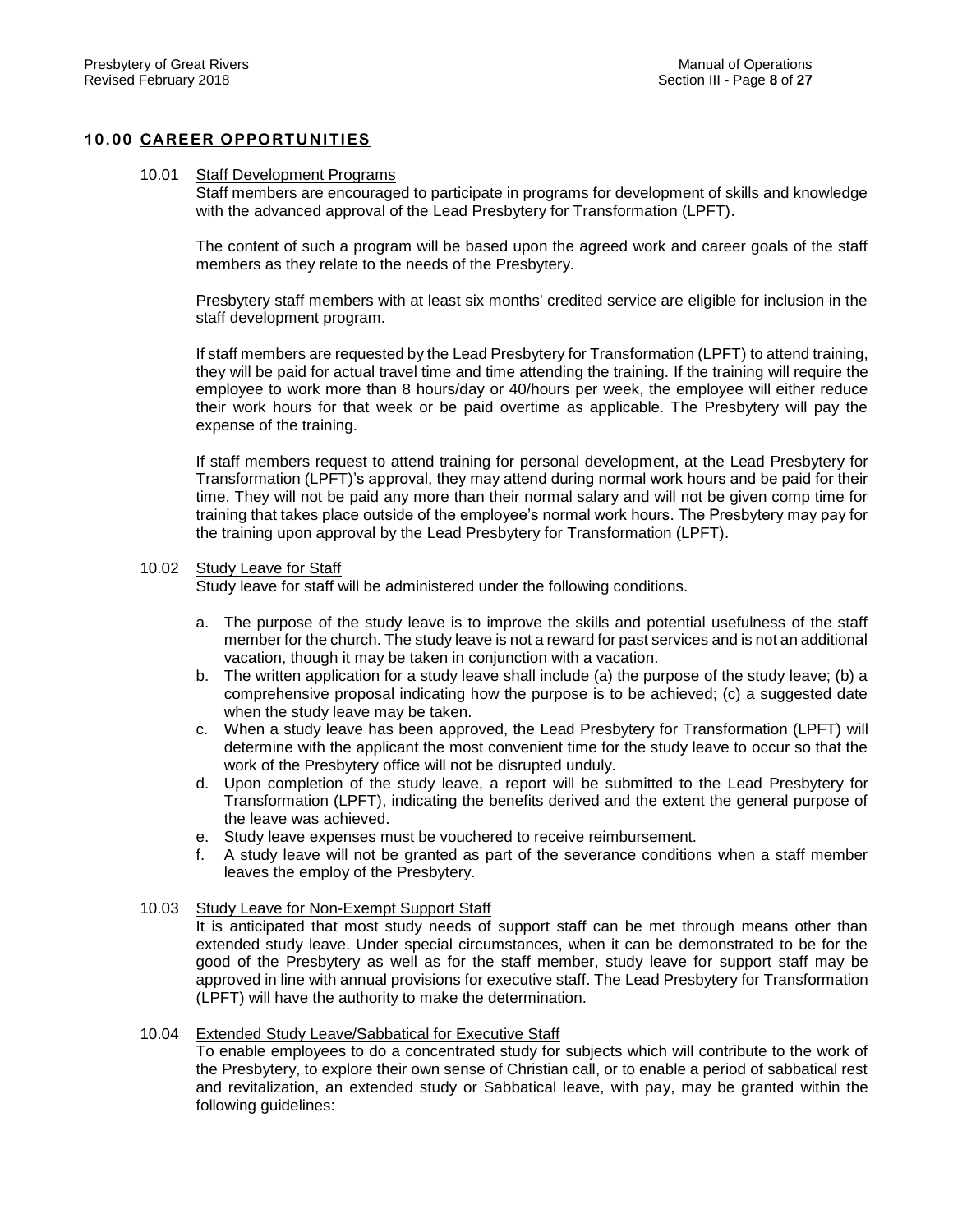- a. The staff member must have completed five years of service;
- b. At least five years must have elapsed since any previous extended study leave or Sabbatical
- c. The Staff member makes a commitment to remain in his or her current position with the Presbytery for a minimum of one year when they return. If the staff member terminates employment before this year has elapsed, she/he will agree to reimburse the Presbytery for the salary received during the study leave/Sabbatical time away.
- d. The request must be made to the Personnel Chair, nine months prior to the leave for recommendation to the Personnel Committee and Administration Team so that budgeting and staffing needs can be worked out.
- e. A detailed written plan for the time away with goals (i.e. topic to be studies, how time will be spent, what the Staff member hopes to gain, etc.), will be submitted as part of the planning for this Sabbatical or Extended Study Time.
- f. The maximum length of Sabbatical or Extended Study Leave shall be 3 months and may be extended by another month by taking it in conjunction with annual study leave or vacation time.
- g. The on-going work of the staff member and the particular needs of the Presbytery will be primary factors in granting this time away.

# **11.00 PERFORMANCE REVIEWS**

11.01 Annual Performance Review

An annual performance review and evaluation will be conducted for each staff member. Evaluations will be done honestly and fairly, and will documented in writing. The annual review will include:

- a. the staff member's skills and knowledge in light of her/his current assignment;
- b. Evaluation and modify long and short-range work objectives and career plans with the Presbytery or elsewhere.
- c. specific skills and knowledge required to reach those goals and objectives.

## **12.00 SEPARATION PRACTICES**

The term "separation" shall refer to any and all terminations of the relationship between a staff member, exempt or non-exempt, and the Presbytery.

12.01 Voluntary Resignation

A voluntary choice of separation freely made by the staff member may take place after one month's written notice for Executive staff members, or two weeks written notice for support staff. Clergy are subject also to action by the Committee on Ministry and the Presbytery of Great Rivers.

12.02 Dismissed Without Prejudice

A staff member's employment may be terminated by the Presbytery for reasons other than those enumerated under Dismissal for Cause in paragraph 13.03 below. Termination without prejudice will be upon the recommendation of the supervisor and the written approval of the designated Lead Presbytery for Transformation (LPFT).

Staff members dismissed without prejudice will be entitled to notice, severance allowances, and out placement assistance as outlined and limited in paragraph 12.041 and paragraph 12.042 below.

12.03 Dismissal for Cause

Dismissal for cause may take place by written notice from the Lead Presbytery for Transformation (LPFT), in accordance with this personnel procedure, giving specific reasons for termination. Notice will be given or pay in lieu of notice of one month for exempt staff members or two weeks for nonexempt support staff members. No severance allowance will be paid, but staff members who are dismissed will receive the cash equivalent of the unused earned vacation.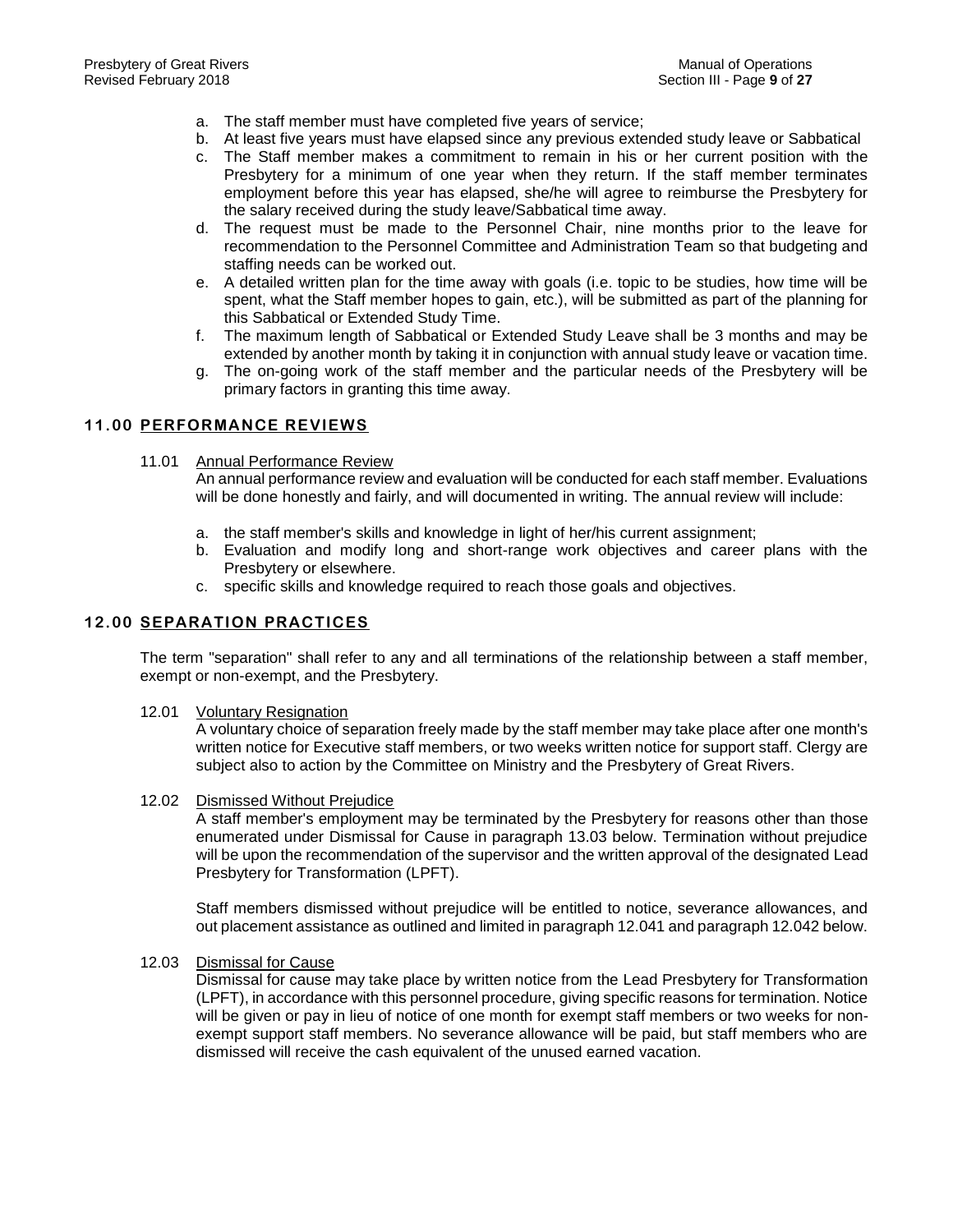The reasons for dismissal for cause shall include but not be limited to:

- a. unsatisfactory performance;
- b. insubordination in the line of assigned duties;
- c. neglect in the care and use of Presbytery property and funds;
- d. repeated, unexcused absence and/or repeated absences or tardiness;
- e. illegal, dishonest, or unethical conduct;
- f. repeated failure or refusal to observe Presbytery policies;

Discharge of a staff member is always considered to be an action of last resort taken after remedial measures have proven ineffective or when the staff member's conduct is such as to preclude further employment. Written documentation is required prior to recommendation for dismissal unless immediate dismissal is considered to be necessary for the safety of persons or property. Dismissal is subject to the complaint procedure as outlined in these policy guidelines. All dismissals of employees of the Presbytery will be reviewed by the Personnel Committee for concurrence.

#### 12.04 Reduction in Force

### 12.041 Reduction in the Number of Regular Staff

If the Presbytery makes a fundamental change in long-range objectives, reorganization changes, or experiences a serious change in financial outlook, a reduction in the work force may be necessary. The decisions and procedures by which staff members will be released will be fairly and consistently applied to all staff of the Presbytery. Written notice will be issued by the Lead Presbytery for Transformation (LPFT) and/or Personnel Committee to all staff announcing the reduction and reasons for it.

The policies and procedures outlined below apply to an action involving reductions in staff of the Presbytery. Reduction of force will be accomplished in a manner that preserves overall organizational effectiveness. The steps in the termination process will be as follow:

- a. a moratorium on the hiring of new staff in the Presbytery.
- b. affirmative action and age discrimination analysis.
- c. staff member performance and qualification analysis.
- d. formal notice of termination from the Lead Presbytery for Transformation (LPFT).
- e. completion of termination procedures and work force reduction severance and benefits allowance.

If a position or similar position calling for similar qualifications is reinstated within a period of two (2) years, the individual who was previously employed in the position will be given first opportunity for employment in that position.

#### 12.042 Schedule of Allowance and Assistance

(Reduction in Force or Termination Without Prejudice)

Three months' notice will be given to exempt employees and one months' notice will be given to non-exempt employees.

If during the notice period, the employee secures employment elsewhere the obligations of the employer with regard to the remainder of the notice period and severance are forfeited.

In addition to the period of notice, a severance allowance will be given in relation to the length of continuous service with the Presbytery as follows: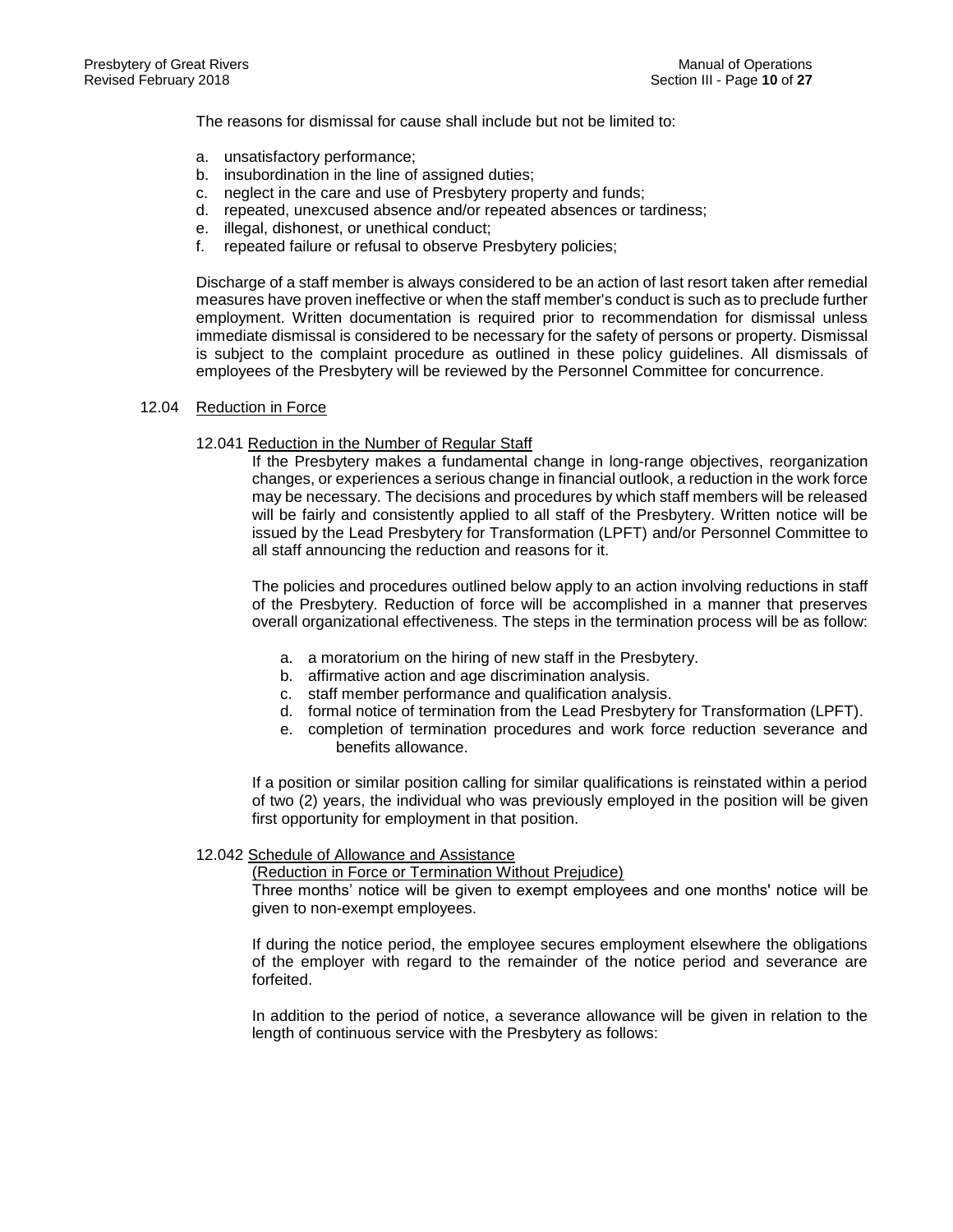Non-exempt employees with more than one year of service will receive a minimum of oneweek severance pay, and will receive an additional week of severance pay, pro-rated, for each additional year of service, up to 5 years of service. Additional severance may be given at the discretion of the Personnel Committee and at the recommendation of the Lead Presbytery for Transformation (LPFT).

Exempt employees will receive one month's continuance of all salary and benefits for each year of service. This severance begins at the end of the three months' notice and as subject to the provisions above.

Payment of severance allowance will be achieved in one of the following two ways as determined by the Presbytery after consultation with the staff member:

- a. A lump sum payment the total amount of the salary due as severance will be paid in not more than two (2) payments. The payment or payments shall be completed within six (6) months of the staff member's last day of work.
- b. Continued salary the staff's salary will be continued on the regular schedule through the severance period.

The Presbytery's share of the staff person's pension and other benefits payments will continue to be paid by the Presbytery during the severance period.

No additional vacation entitlement will accrue during the severance period. No severance allowance shall exceed the limits listed here.

12.05 Dismissal of Presbytery Staff who are Ministers of the Word and Sacrament All conditions for separation shall be compatible with the provisions of the Form of Government and the Rules of Discipline of the Presbyterian Church (U.S.A.).

# 12.06 Exit Interviews

The Presbytery wants all employees to have an opportunity to share their impressions of the employment experience, and welcomes input about possible improvements for the future. All terminating staff members will have an exit interview. For non-exempt support staff, the interview will be conducted by the Lead Presbytery for Transformation (LPFT). For exempt support staff and executive staff, the interview will be conducted by the Personnel Committee Chair and/or the Lead Presbytery for Transformation (LPFT).

#### 12.07 Death in Service

In the event of the death of either an exempt or non-exempt staff person, the salary of that person will be continued to the spouse or dependent for four (4) weeks from the date on which the death occurs.

Death benefits are also provided through the pension and benefits plan of the Presbyterian Church (U.S.A.), for those participating in the plan.

# **13.00 VACANCY PROCESS**

13.01 The vacancy process will include the following steps:

- a. exit Interview results shared with Personnel Committee;
- b. review of Staffing Rationale and evaluate need for the position;
- c. determine need to fill vacant position on an interim basis;
- d. implement appropriate search process.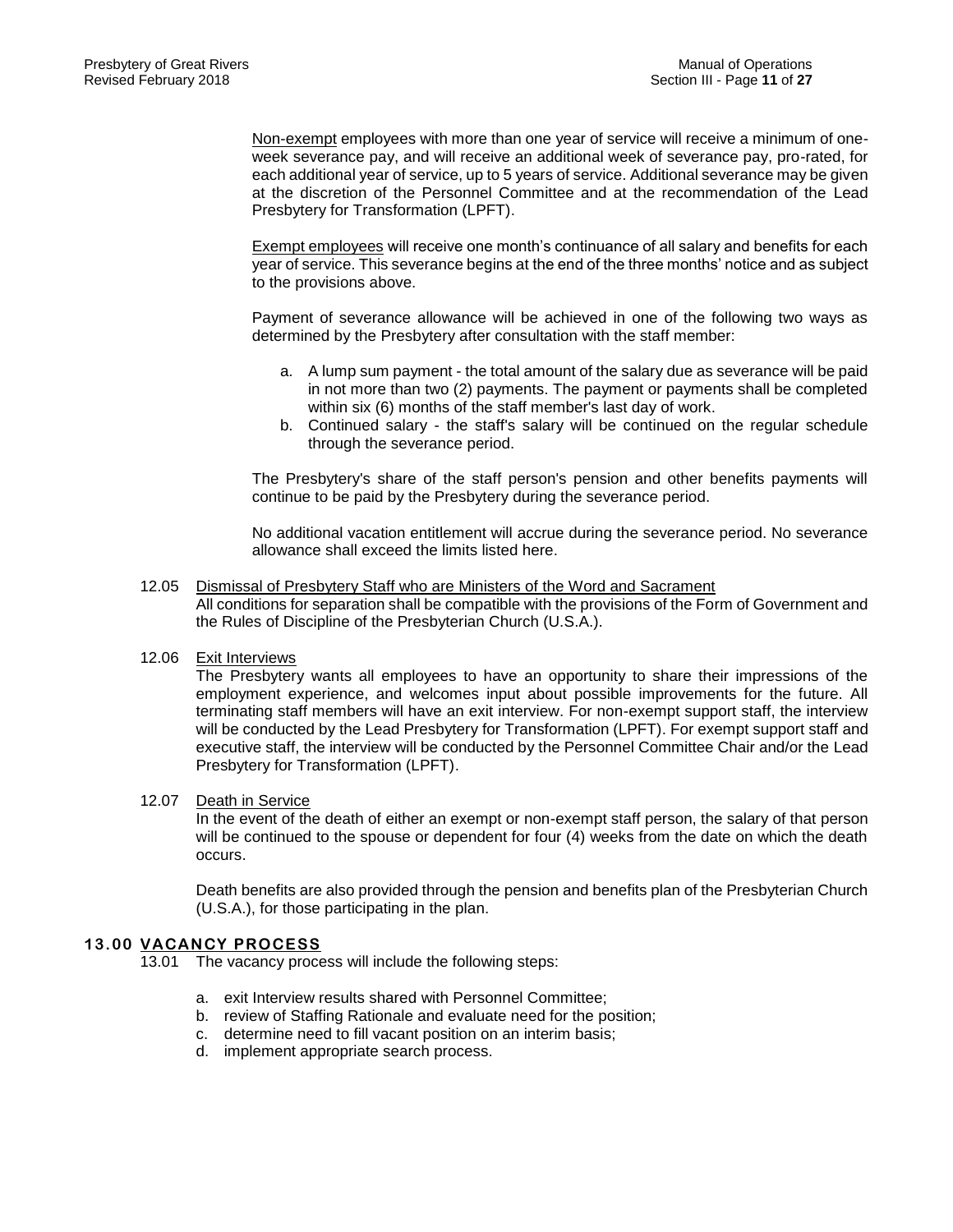# **14.00 BENEFITS**

## 14.01 Social Security

Personnel are covered by the Federal Old Age and Survivors Benefits Act (Social Security). The only exception will be a minister who has chosen not to participate because of conscience. The staff member's share of the tax is withheld from the wages of staff who are not Ministers of the Word and Sacrament. Staff who are Ministers of the Word and Sacrament are considered selfemployed, and Social Security taxes are not withheld, nor paid for them.

### 14.02 Minister of Word and Sacraments

All Ministers of Word and Sacrament staff that work 20 or more hours per week will be included in the Presbyterian Church (USA) Board of Pensions Pastor Participation Plan. Health Insurance, Defined Pension Plan and Death/Disability at no cost to the employee are included in the Pastor Participation Plan.

### 14.03 Office Staff

Office staff working 20 hours or more per week are eligible for medical, retirement and Death/Disability benefits.

Medical Insurance – Medical Insurance through the Board of Pensions menu plan are available. The Presbytery will pay 95% of the premium for eligible employee coverage. Spouse/family coverage is available with the Presbytery paying 85% of the premium. Employees who decline the health benefit will receive the equivalent of 95% of the single coverage dues in employer contributions to the Board of Pensions' Retirement Savings Plan.

Retirement Plan – Eligible employees that are participants of the Board of Pensions' Defined Benefit Pension Plan as of 12/31/16 are eligible to remain in the plan with the Presbytery paying the 11% dues. All other eligible employees will receive an 11% employer contribution to the Board of Pensions Retirement Savings Plan.

Death and Disability – Eligible employees will be covered under the Board of Pensions Death and Disability Plan at no cost to the employee. That rate is 1% for employees in the defined benefit pension plan 3.5% for those that are not in the pension plan. BOP does not allow employee payment, if offered employer pays.

# 14.04 Retirement Savings Plan

All permanent Presbytery staff are eligible to participate in Retirement Savings Plan of the Board of Pensions of the Presbyterian Church (USA) with Fidelity.

# 14.05 Holidays

The same number of holidays will be given to staff at all levels. The holidays (a total of 12 days) for staff of the Presbytery include:

- New Year's Day
- Good Friday
- Easter Monday
- Martin Luther King's Birthday
- Memorial Day Independence Day Labor Day
- Thanksgiving and the day following
- Christmas Eve
- Christmas Day and the following day (providing two consecutive days off other than Saturday and
- Sunday)
- In addition; the office will be closed between Christmas and New Year's.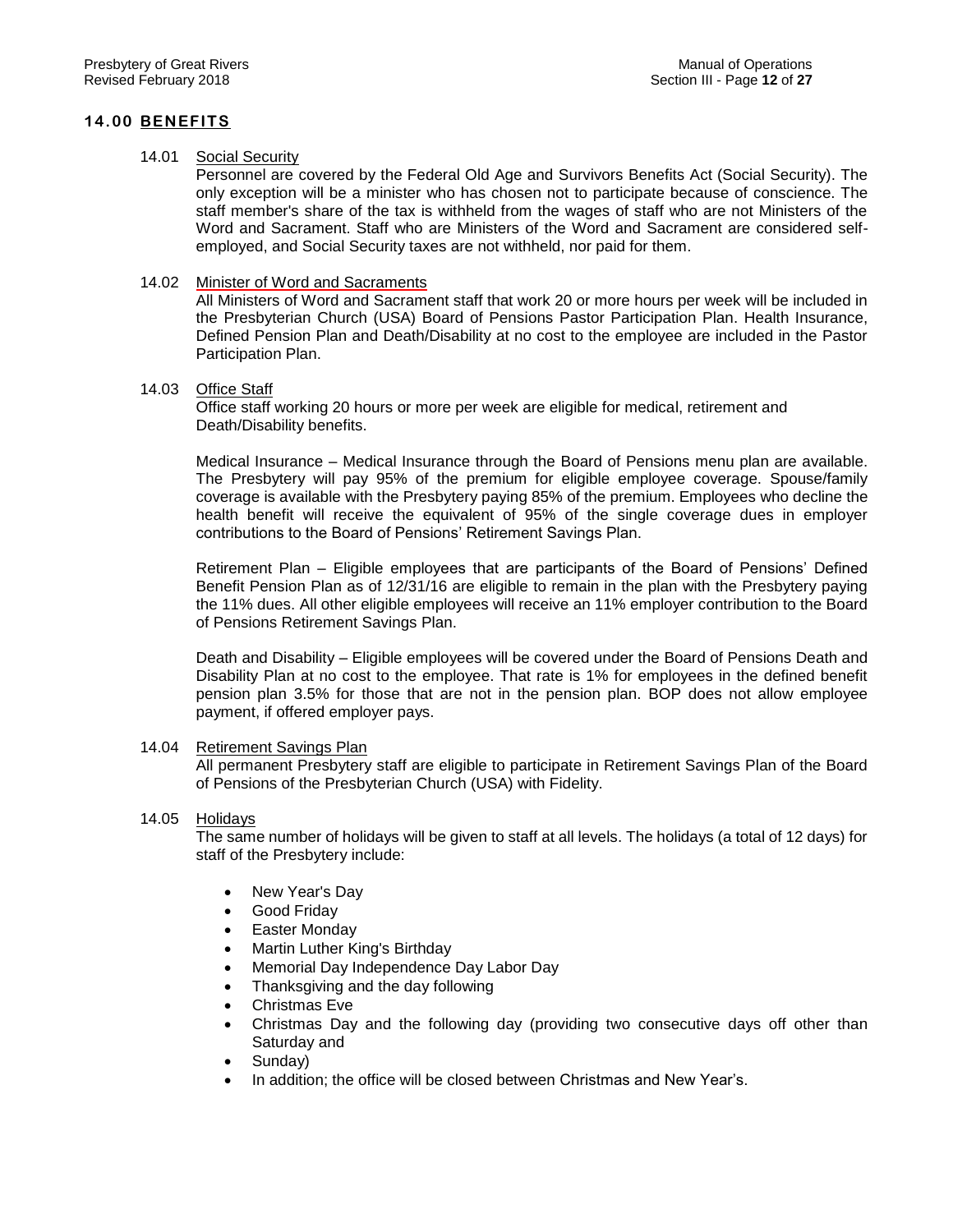- The office will be closed the week between Christmas and New Year with all employees receiving full pay that week.
- Two floating holidays (to be determined in consultation with the Lead Presbytery for Transformation (LPFT))

When a holiday falls on a Saturday or Sunday, it will be observed as a holiday on the nearest Friday or Monday respectively.

For Part-time employees, the employee will receive a prorated day off.

#### 14.06 Sick Leave

Permanent Employees will receive ten (10) working days of sick leave each calendar year., Unused days may accumulate up to 120 days, to be used in case of injury/illness of the employee. Sick leave entitlement during the first year of employment will be prorated according to the length of employment, using a ratio of one day for each two months of employment. The ten (10) days of additional sick leave will be credited on January 1 of each successive year of employment. Total credited service will be included in computing of sick leave.

### Part Time Employees

For part-time employees, staff will not receive sick time will be prorated based on the number of hours an employee works. For example, an employee who works 24 hours per week, the employee will receive 60% (24 hours worked divided by a full time equivalent of 40 hours) of an eight-hour day or 5 hours per sick day. In this example, the employee would earn 50 hours (5 hours X 10 days) of sick time per year. Sick time will accumulate for part time employees up to the equivalent of 120 days.

At the time of termination of employment (either voluntary or involuntary), staff will not receive pay in lieu of unused sick leave.

# 14.07 Worker's Compensation Insurance All staff members shall be covered by Worker's Compensation Insurance, provided by and in accordance with Illinois law.

# 14.08 Off-The-Job Disability Benefits Insurance

Staff of the Presbytery are eligible for the disability benefits (for total disability) that are provided by the Presbyterian Church (U.S.A.) Pension Plan. All Ministers of Word and Sacrament shall be covered by this plan.

The Presbytery may cover an interim disability.

#### 14.09 Unemployment Insurance The Presbytery, as a not-for-profit corporation, is not liable for State Unemployment Insurance.

14.10 Vacation

Vacation with pay is provided for all employees. Vacations must be used within the calendar year, except when special provision has been made by the Head of Staff. Vacation time unused by 12/31 each year may be carried over for one quarter with the prior approval of the Head of Staff. Vacation time that has been carried over will be forfeited if not used by 3/31.

a. Eligibility

Vacation time is available to all regular full-time and part-time employees who work 18 hours or more a week.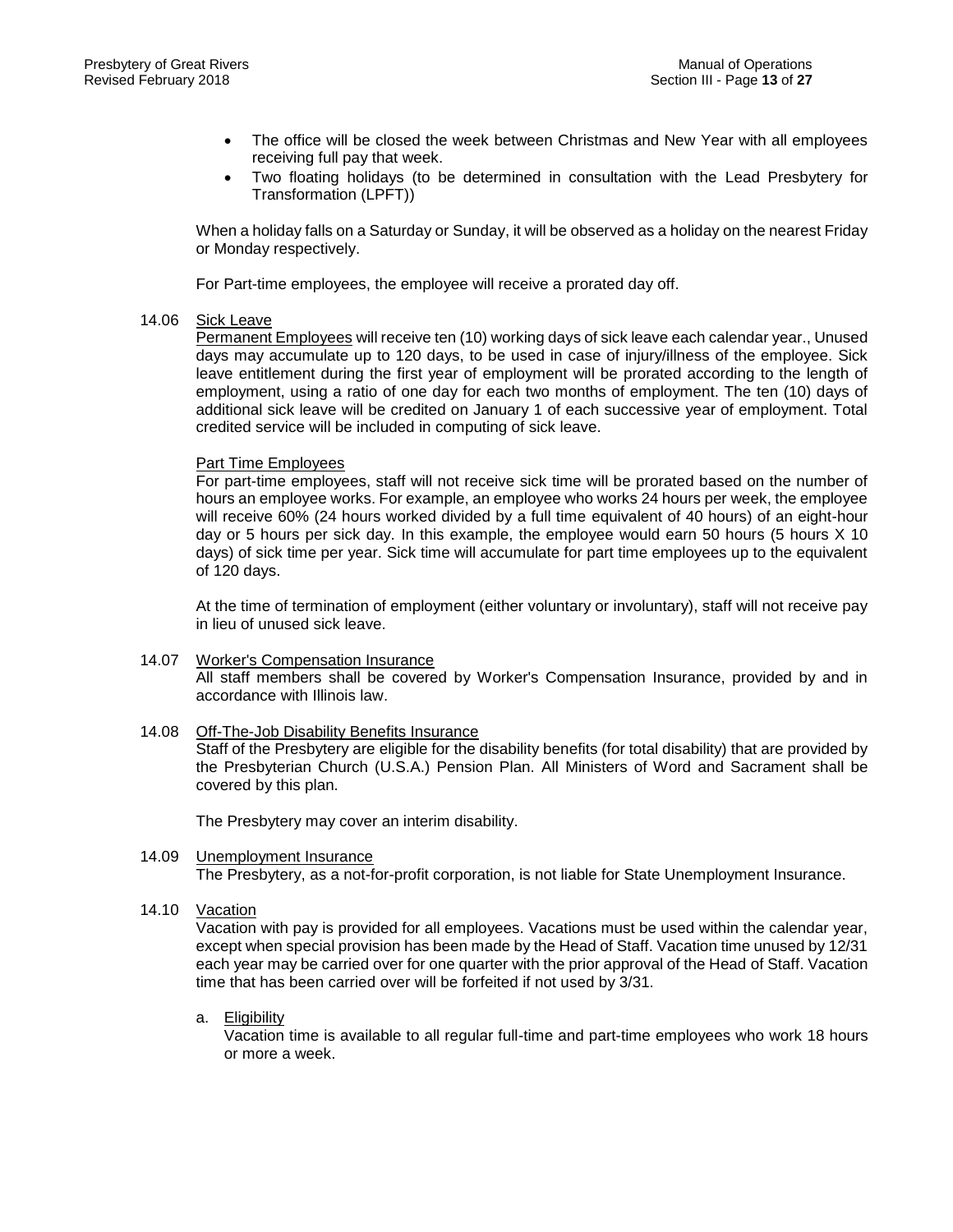b. Actual

On January 1 of each year, exempt employees are eligible for accrual vacation time according to the following service schedule.

On January 1 of each year, non-exempt employees are eligible for annual vacation time according to the following service schedule.

During the first year of employment, vacation time will accumulate at the rate of .83 days per month, beginning with the first day of employment.

For part-time employees, vacation time will be prorated based on the number of hours an employee works. For example, an employee who works 24 hours per week, the employee will receive 60% (24 hours worked divided by a full time equivalent of 40 hours) of an eight- hour day or 5 hours per vacation day. So if the employee would receive 12 days based on the schedule above, they would receive 60 (5 hours X 12 days) hours of vacation per year.

c. Determination of Service

Determination of the amount of vacation to which the employee is entitled is based on the employee's total credited service. The accrual rate for paid time will change after the completion of the appropriate year of service. For example, the accrual rate for a non- exempt employee will change from 20 days to 25 days on the January 1 after the end of the 25th year of service.

d. Usage and Approval

Employees who are newly hired, are not eligible to take vacation time during their probation period unless arranged prior to employment. Such time will be without pay. Every reasonable effort to grant vacation requests will be made. If conflicting vacation requests cannot be resolved, preference shall be given to the employee with the longest period of service. Employees must exhaust vacation time before moving into any unpaid leave status (except military).

e. Payment at Separation

In the year of termination, any unused vacation time will be paid out to the employee if 2 weeks of termination notice is given. Vacation pay is forfeited, if notice is not given.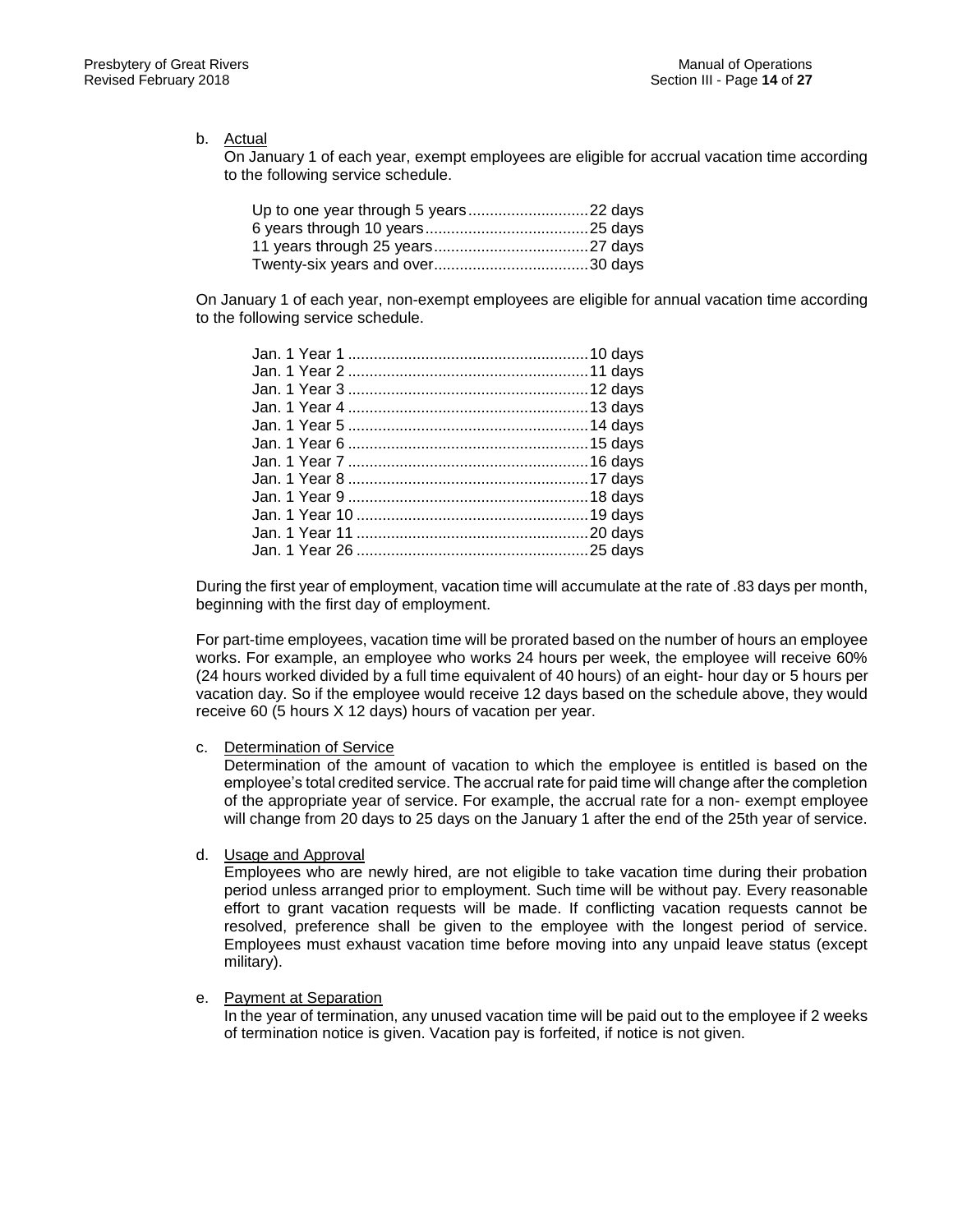# 14.11 Leaves of Absence, With Pay

Leaves of absence, with pay, are provided under the following circumstances:

- a. For regular training period in the U.S. Armed Forces (up to two weeks annually);
- b. For jury duty (up to two weeks annually; in exceptional cases, the designated Lead Presbytery for Transformation (LPFT) may grant additional leave of absence with pay for jury duty);
- c. For marriage of a staff member who has one or more years of credited service with the Presbytery (up to three days);
- d. For serious illness/injury of an employee's spouse or child (up to three days) annually. This time is to be arranged in consultation with Lead Presbytery for Transformation (LPFT).
- e. In case of death in the immediate family (husband, wife, parent, parent-in-law, child, brother, sister, grandparent) the staff member will receive full pay for absence on the day of death up to and including day after burial. This leave should not exceed four (4) working days. Additional days without pay may be negotiated with the Lead Presbytery for Transformation (LPFT) or the Personnel Chair;
- f. Adequate time off for voting where election hours and work schedules would work a hardship on staff members.

# 14.12 Parental Leave

In addition to other benefits an employee is entitled to parental leave in the period immediately preceding and following the arrival (birth or adoption) of a child as follows:

- a. a staff member must serve six (6) months of employment with the Presbytery before parental leave may be granted;
- b. the leave can be for up to six (6) months. The leave may include a period in advance of the expected arrival of the child and some may be taken after the child has arrived. The leave normally should be unbroken except for any periods of absence due to medical reasons;
- c. six (6) weeks of the maternity leave may be with pay and benefits;
- d. two (2) weeks paternity leave with salary and benefits may be taken following the arrival of a new child. Additional time without pay may be negotiated with the Lead Presbytery for Transformation (LPFT) or the Personnel Chair.

# 14.13 Leaves of Absence, Without Pay

Leaves of absence without pay for up to six (6) months are provided under conditions such as the following, with the approval of the Lead Presbytery for Transformation (LPFT), in consultation with the Personnel Committee of the Administration Team.

- a. for study toward the fulfillment of a degree requirement or the completion of a study project.
- b. for personal reasons related to health or career assessment.

Minimum pension dues may be paid by the employee during the leave. Upon return the employee will apply for the position previously held.

#### 14.14 Flexible Spending

A Flexible Spending Account (FSA) is a tax-favored program offered by PGR that allows their employees to pay for eligible out-of-pocket health care and dependent care expenses with pre-tax dollars. By using pre-tax dollars to pay for eligible health care and dependent care expenses, an FSA gives you an immediate discount on these expenses that equals the taxes you would otherwise pay on that money. Employees are eligible for enrollment 90 days after employment begins. Enrollment must take place prior to the month end of the 90th day of employment.

The Administration Team approved an amendment to the Health Flexible Spending Plan that lowers the annual limit to the IRS limit of \$2,500 effective 1/1/13.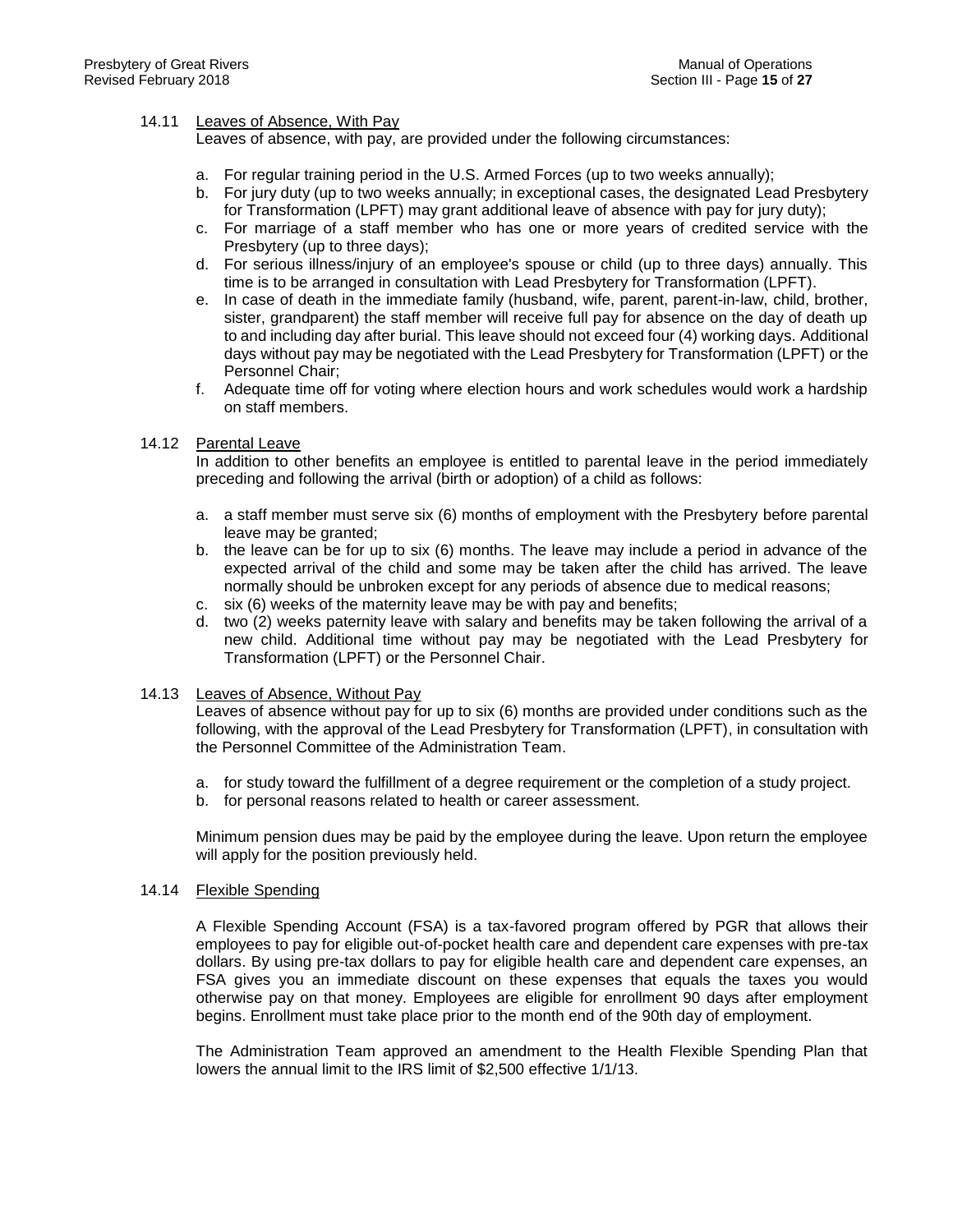# **15.00 INTERIM STAFF PERSONS**

#### 15.01 General Provisions

To provide continuity of administrative and/or program services in the Presbytery, interim staff may be hired to fill a vacancy, to serve until the position is filled (or abolished).

This policy is applicable to all positions, whether filled by full-time, part-time, ordained, or nonordained personnel.

#### 15.02 Position Description

A position description will be prepared by the Personnel Committee and approved by the Administration Team and then Presbytery Assembly. A description will clearly identify the kinds of accomplishments and administrative/programmatic leadership desired during the interim period. The accountability of the position will be clearly defined and be consistent with the accountability provisions of the Form of Government.

### 15.03 Selection

The selection and hiring of an interim will be in accordance with the provisions of the Form of Government and/or the Manual of the Presbytery.

### 15.04 Compensation

Compensation will be based on the position description and salary range of the previous staff person.

### 15.05 Benefits

### 15.051 Housing

Housing or a housing allowance will shall be provided if the appointment requires relocation.

#### 15.052 Pension

Where the person is covered by the Presbyterian Church (U.S.A.) Pension Plan, pension benefits will be according to the plan's formula.

# 15.053 Continuing Education

Continuing education benefits may be granted in accordance with existing provisions for regular staff members at the interim work location.

#### 15.06 AA/EEO

The Affirmative Action/Equal Employment Opportunity Program, established by the Presbyterian Church (U.S.A.) and its agencies and governing bodies, shall be followed in the employment of personnel for interim positions.

#### 15.07 Review of Work

The Presbytery should provide for a review of the interim staff person's work on a scheduled basis. The review may be conducted on the basis of regular accountability reports to the Lead Presbytery for Transformation (LPFT) and/or Personnel Committee.

#### 15.08 Dismissal

Dismissal for cause shall be as provided for in the Presbytery's Personnel Policies, consultation with the interim staff member's permanent employer, will be done if appropriate.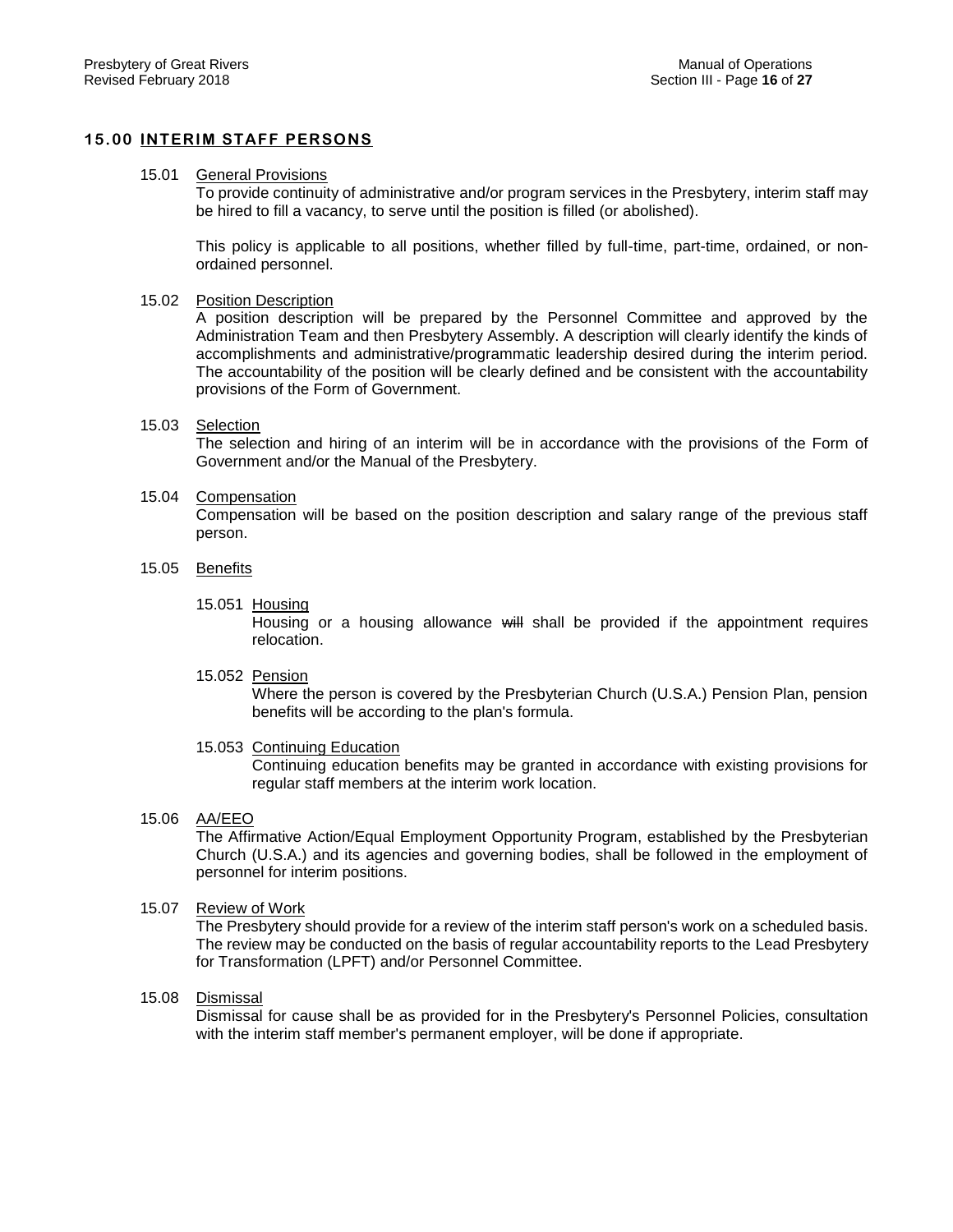#### 15.09 Special Provisions

Interims presently retired under provisions of the Presbyterian Church (U.S.A.) Pension Plan and Social Security and desiring to continue to receive their pension benefits, should consult with the Board of Pensions regarding the applicable post-retirement service rules as they affect compensation and other benefits.

Because of the temporary nature of interim service, special consideration will be given in the case of interims who must be separated from their immediate family who are unable to relocate. Arrangements for travel or other expenses for a reasonable number of visits with the family will be part of the agreement.

Reasonable and clearly defined moving expenses for personal effects will be provided for in any agreement with an interim, but without providing for moving all domestic goods for the relatively short period of time an interim is employed.

# **16.00 PART-TIME STAFF MEMBERS**

Part-time staff members are those who are employed to work less than the full weekly schedule. If they are employed at least eighteen (18) hours a week, they are eligible for the following:

- a. holiday pay, if the holiday falls on one of the regular scheduled working days for that part-time staff member;
- b. jury duty pay;
- c. merit increases in salary;
- d. regular pay up to 40 hours; compensatory time for any hours worked beyond their normal hours;
- e. vacation and sick pay in proportion to hours worked each week;
- f. Worker's Compensation;
- g. Social Security participation;
- h. severance allowance in proportion to hours worked each week;

If a part-time staff member is later placed on a full-time basis, prorated credit will be given from the first day of her/his part-time employment for purpose of sick leave, vacation, and other benefits.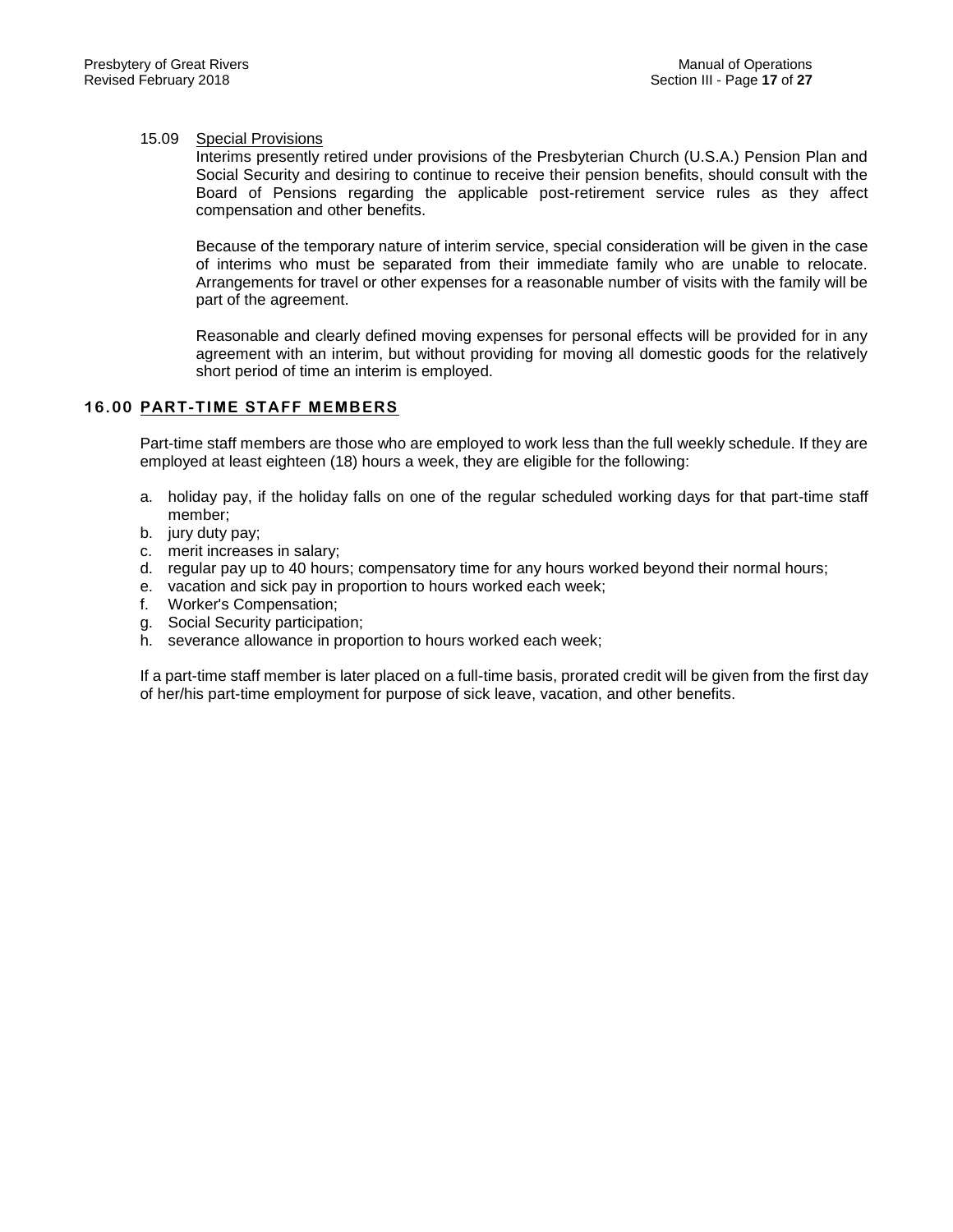# **STAFF POSITION DESCRIPTIONS**

## Presbytery of Great Rivers Stated Clerk Position Description

## **I. Purpose/Function**

The Stated Clerk is one of two elected Constitutional officers of the Presbytery, the other being the Moderator of the Presbytery Assembly. The Stated Clerk shall perform all such duties as are prescribed in the Constitution of the Presbyterian Church (U.S.A.), the Standing Rules of the Presbytery and as may be required by the acts of higher governing bodies, or as may be assigned by the Presbytery or the Presbytery Teams; including, but not limited to, those duties pertaining to documents and records, communication to other governing bodies, and facilitating meetings of Presbytery.

The Stated Clerk "shall record the transactions of the Teams, keep its rolls of membership and attendance, maintain any required registers, preserve its records, and furnish extracts from them when required by another Team of the church."-*See G-3.0104*

# **II. Duties**

The duties of the Stated Clerk include:

- 1. Supporting and interpreting the church's *Constitution* and the *Manual of Operations* and policies of the Presbytery in light of the Presbyterian Constitution;
- 2. With cooperation of the Presbytery Office Staff: publish the minutes and policies of Presbytery;
- 3. Participate in organizing and managing meetings of the Presbytery;
- 4. Collecting annual membership statistics; reviewing the minutes of sessions annually;
- 5. Assisting the Lead Presbytery for Transformation (LPFT), Moderator, Vice-Moderator of Presbytery;
- 6. Supporting the administrative commissions of Presbytery;
- 7. Preserving the archives of minutes and records;
- 8. Providing support and training to clerks of sessions;
- 9. Ensuring fair and effective representation on Presbytery committees and agencies.

# **III. Expectations and Relationships**

The Stated Clerk will:

- 1. Work with the Presbytery's Administrative Assistant in consultation with the Lead Presbytery for Transformation (LPFT).
- 2. Work as a member of the Presbytery staff team and will report to, and meet regularly with, the General Presbyter/Head of Staff.
- 3. Facilitate communication to and among the teams, networks and various constituencies of the Presbytery.
- 4. Be accountable to the Presbytery of Great Rivers through the Administration Team (through the Personnel Committee) and the Lead Presbytery for Transformation (LPFT)/Head of Staff.

# **IV. Responsibilities**

- 1. Secretary to the Presbytery's Admin Committee,
- 2. Resource person to all committees of Presbytery, as needed,

3. Resource person most often to the Committee on Ministry and the Committee on Preparation for Ministry

- 4. Form the Presbytery docket in conjunction with the Lead Presbytery for Transformation (LPFT),
- 5. Parliamentarian of Presbytery,
- 6. Coordinate the constitutional process in judicial and disciplinary cases,
- 7. Serve as clerk in trials before Permanent Judicial Committee (PJC),
- 8. Serve as constitutional resource person for PJC,
- 9. Assist the Lead Presbytery for Transformation (LPFT) whenever needed,
- 10. Insure that proper records of the business of the Presbytery are maintained and coordinated with the Synod and General Assembly,
- 11. Attend annual General Assembly meetings and Stated Clerks meetings.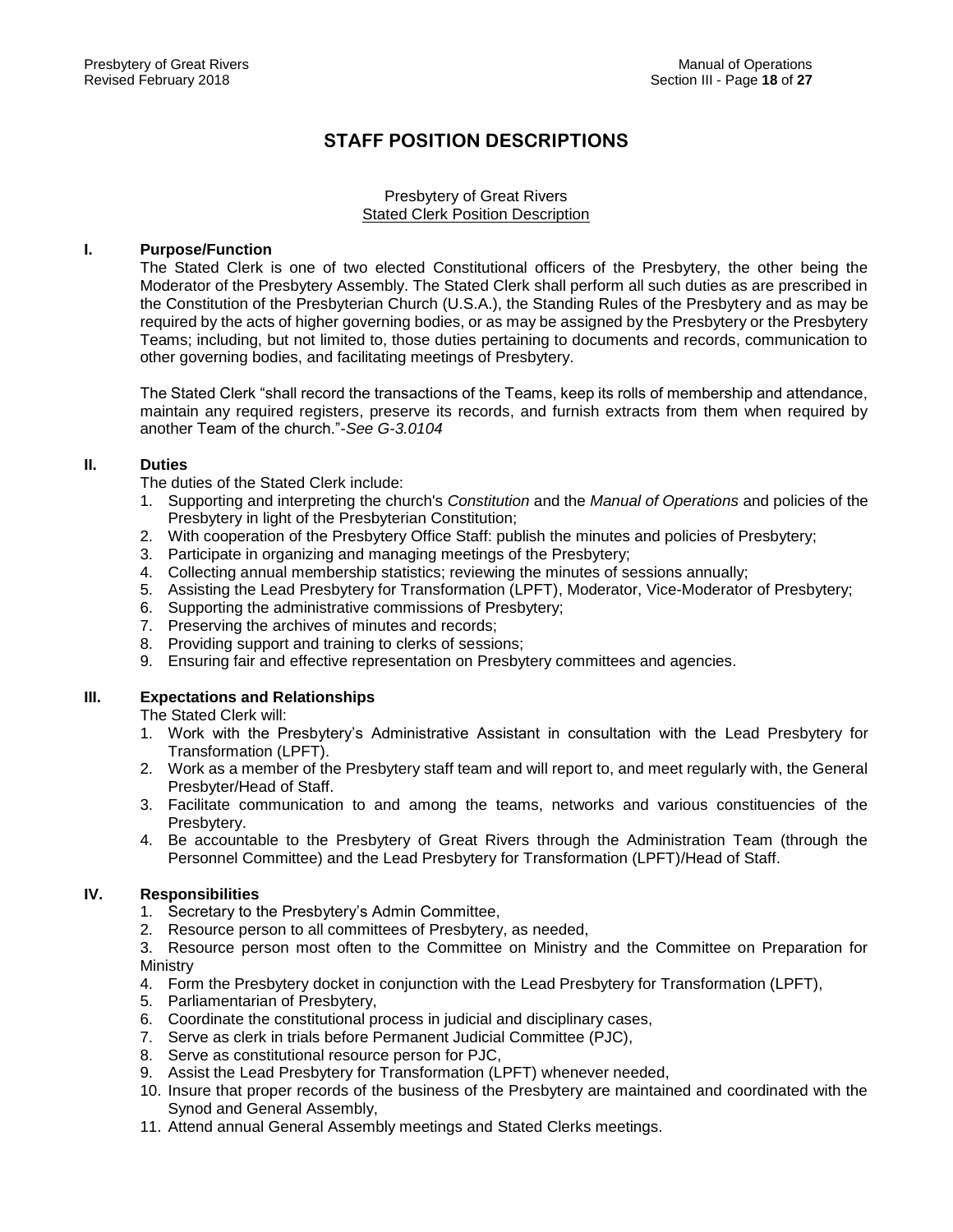# **V. Specific Duties**

The Stated Clerk shall:

- 1. Notify each member of the Presbytery, and the clerk of each session, at least 10 days in advance, of the time and place of each meeting. In consultation with the moderator, the Stated Clerk will adjust the time and place of a meeting as an emergency warrants.
- 2. Keep and engross in a suitable record book the minutes of all meetings; furnish extracts of the same, duly attested, whenever properly required; keep a roll of ministers, churches, and candidates, together with their addresses.
- 3. Notify all commissioners and committee personnel of their appointment, and other appointees of their assignment to specific duties; prepare and forward to the General Assembly, or Synod, the statistical reports required by them.
- 4. Make an annual report at the second stated meeting and report at such other times as the Presbytery may direct.
- 5. Be a member ex-officio and without vote of all committees of the Presbytery (attend committee meetings as needed or desired), and serve as secretary and officer of the corporation.

# **VI. Additional Duties:**

*The search term might elect to delete this following section as some of these duties are done by the Administrative Assistant but are none-the-less a part of the needed function within the Presbytery that is often overseen by the Stated Clerk.*

The stated clerk shall also have the following duties:

- 1. Keep a permanent record of all the actions of Presbytery.
- 2. Keep a roll of the committees of Presbytery, minister members, the churches of Presbytery, session clerks, active elders of each church, candidates for the ministry, and certified Christian educators.
- 3. Conduct the official correspondence of Presbytery.
- 4. Report to Presbytery all actions of the General Assembly that shall require action by the Presbytery.
- 5. Compile and transmit to the General Assembly and synod all required statistical reports.
- 6. Notify all persons of their elections or appointments to specific duties.
- 7. Keep chronological lists of minister members, officers, committees, commissioners to General Assembly and synod, and churches from which elder commissioners to General Assembly and synod have been elected.
- 8. Receive and record papers, material, and overtures addressed to Presbytery and transmit the same to the proper commissioners, committees, or persons.
- 9. Bring to each stated meeting of the Presbytery Assembly the current statistics of the General Assembly, the Book of Order, and a copy of the current Robert's Rules of Order, Newly Revised.
- 10. Serve as secretary of the Presbytery.
- 11. Include with the call for each regular meeting a copy of the docket for that meeting, and a handbook of needed documents and materials.
- 12. Edit the minutes within the intent of Presbytery's actions.
- 13. Print the minutes of the Assembly meetings to mail to the commissioners of Presbytery within fourteen days after the meeting.
- 14. Publish minutes annually of the February, May, and October meetings and mail copies to all sessions, synod, candidates, Historical Foundation, selected libraries, and other institutions supported by the Presbytery.
- 15. Report to the moderator of Presbytery any vacancies to be filled.
- 16. Secure a place for the meeting of Presbytery provided no invitation has been given at the previous meeting of Presbytery.
- 17. Notify the Committee on Examination, or the Committee on Ministry, when a minister or candidate is to be received into the Presbytery.

# **VII. Review**

- 1. The Stated Clerk shall meet regularly with the Lead Presbytery for Transformation (LPFT)/Head of **Staff**
- 2. He/she shall provide quarterly reports to the Administrative Team.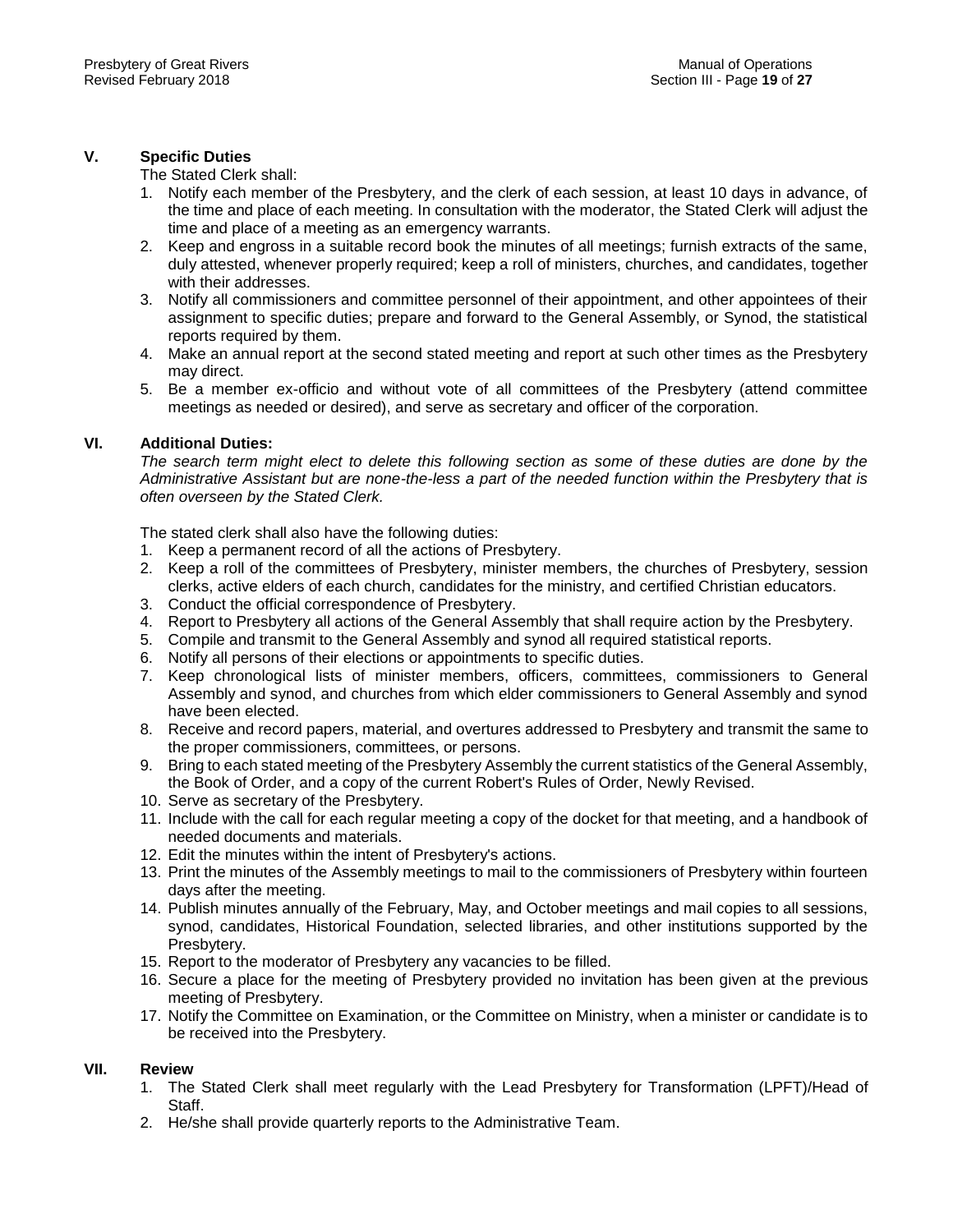3. An annual evaluation will be compiled by the Personnel Committee.

# **VIII. Physical Demands**

It is helpful for the Stated Clerk to hold a valid Illinois Driver's license and be able to travel to churches and governing body meetings. The Stated Clerk must be able to attend denominational events/workshops when appropriate. The position requires the ability to stand, stoop, climb stairs, walk, crouch, sit, and regularly lift objects weighing less than 10 pounds. The position also requires the ability to use the phone and computer, with or without reasonable accommodation. The position requires physical and cognitive endurance; candidate must be able to coherently and accurately perform the duties of the position.

# **XI. Term**

The Presbytery Assembly elects the Stated Clerk for a term of **two** years.

# **X. Qualifications for the position**

- Strong communication skills, writing, public speaking, electronic mail, listening.
- Working knowledge of Robert's Rules.
- Proficiency in Presbyterian polity; research skills.
- Knowledge in the field of records management.
- Strong in establishing and maintaining interpersonal relationship.
- Familiarity with the constitution of the PC (USA).
- Strong planning and organizational skills.
- Demonstrated leadership ability.
- Skilled in work management and control.
- Available for some travel.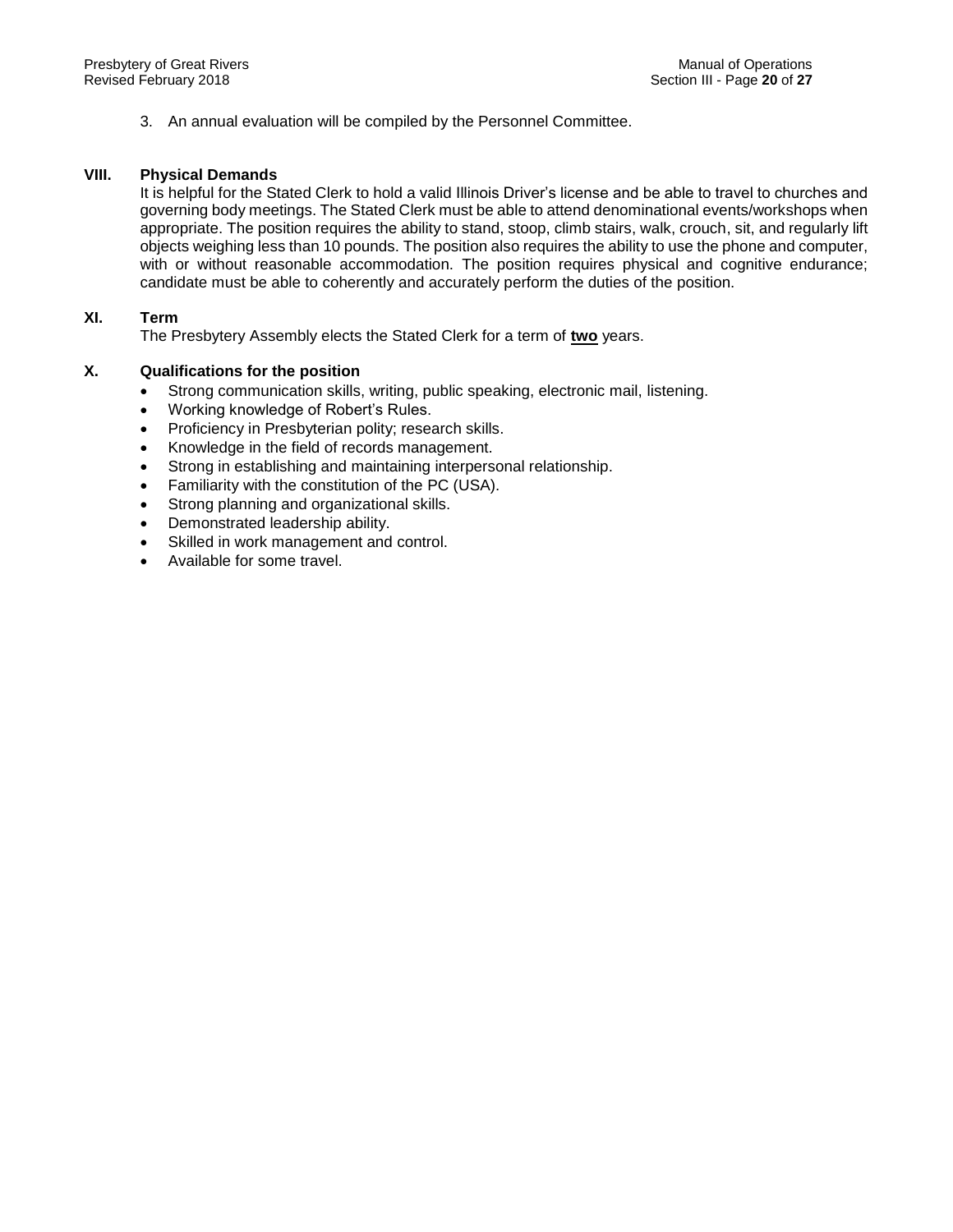#### Presbytery of Great Rivers Accountant Position Description

# **I. Purpose**

To enhance the ministry and mission of the Presbytery of Great Rivers.

## **II Accountability**

This person is employed by the Presbytery and is accountable to the Presbytery through the Personnel Work Group of the Administration Team and under the supervision of the Lead Presbytery for Transformation (LPFT).

# **III Responsibilities**

Areas of responsibility: To manage the financial affairs of the Presbytery, with the counsel of the Trustees, Treasurer, and the Lead Presbytery for Transformation (LPFT).

### A. General Ledger

- 1. Oversee the preparation of bank deposits and entry into the financial software.
- 2. Recording of receipts and disbursements.
- 3. Preparation of checks for the Treasurer's signature after verifying the vouchers/invoices for arithmetic accuracy, account number assigned and approving signatures.
- 4. Preparation of bi-weekly employee payroll checks, monthly payroll tax liability deposits; quarterly payroll tax returns; annual forms W-2s and W-3s; annual forms 1099 and 1096, and related reports
- 5. Maintain bank deposit authorization forms.
- 6. Maintain financial files and subsidiary records.
- 7. Analysis of investments, interest allocation and fund balances.
- 8. Reconcile monthly financial accounts with bank statement.
- 9. Prepare quarterly financial statements for the Administration Team
- 10. Prepare Financial Statements for Assembly papers.
- 11. Prepare flexible spending reimbursement checks and maintain accounting of individual employees' flexible spending accounts.
- 12. Maintain fixed asset inventory listing; maintain depreciation schedule.
- 13. Transmit General Assembly & Synod mission funds on a monthly basis.
- B. Mission
	- 1. Review of mission remittances for consistency with the church's pledge or its history of giving.
- C. Budget
	- 1. Work with the treasurer in the annual preparation of the detail budget for Presbytery approval and enter into the financial software, making adjustments when directed by the appropriate Presbytery unit.
- D. Resources
	- 1. Annually compute and prepare a statement of per capita due for the succeeding year for the Senior Administrative Assistant to mail to each church.
	- 2. Provide financial advice to the Administration Team and to member churches.
	- 3. Maintain a record of per capita delinquencies for follow-up by the Administration Team and correspond with churches concerning per capita status upon direction of Trustees.

# E. Audit

- 1. Preparation of schedules for auditors prior to their arrival.
- 2. Work with auditors during the audit providing data as requested.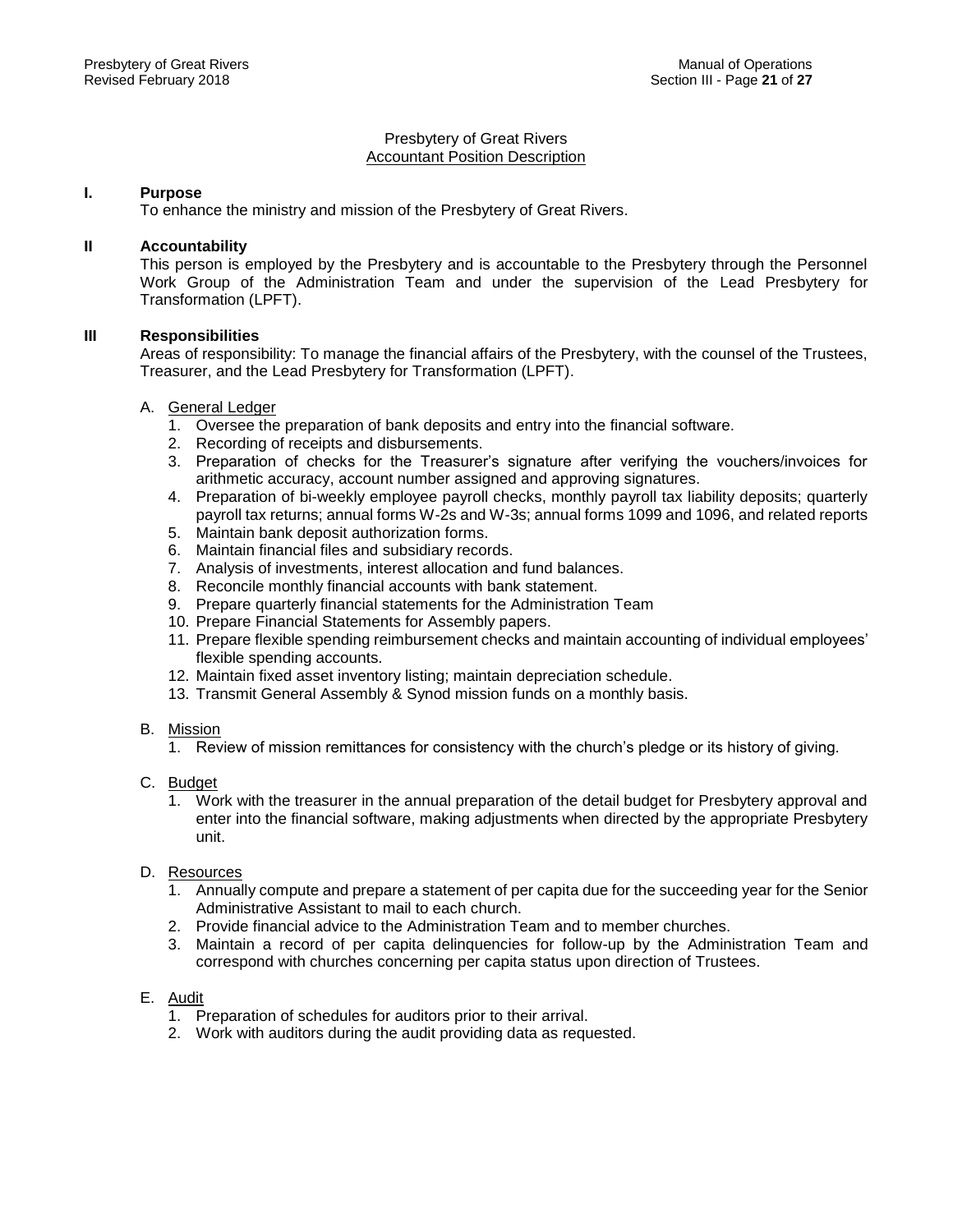# G. Maintain Corporation Records

1. File the Annual Report of the General Not for Profit Corporation Act with appropriate signatures and statements from the Trustees.

2. File any Corporation Name Changes, Statement of Change of Registered Agent and/or registered office with appropriate signature and statements from the Administration Team.

# H. Other Responsibilities

- 1. Serve as resource to various Presbytery units upon request.
- 2. Serve as resource for trustees regarding issues of closing churches.
- 3. Act as consultant to church financial officers.
- 4. Annual financial training with church treasurers and other training as requested by churches

## **IV. Evaluation**

The Lead Presbytery for Transformation (LPFT) and a representative from the Personnel Work Group of the Administration Team shall make a complete review and evaluation of this person's work annually.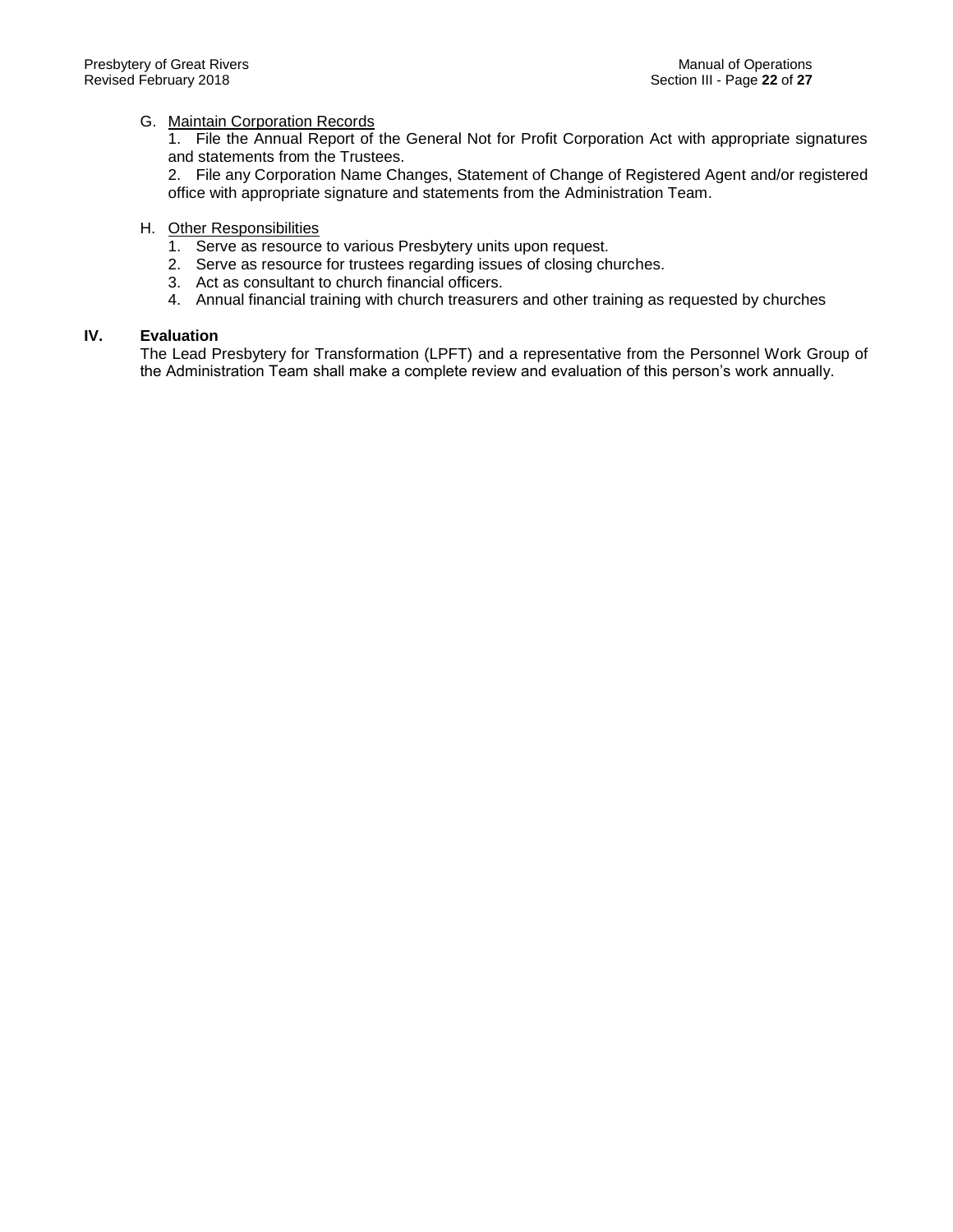#### Presbytery of Great Rivers Executive Administrative Assistant Position Description

# **A. IT TECH SUPPORT**

Able to work on own initiative. Demonstrate practical knowledge and problem-solving strategies. Manage Dropbox files.

# **Software**

Install new software as needed. Liaise with the Stellar Systems Inc. to maintain computer & software inventory. Assist with Stellar in the deployment of computer hardware and software. "Go To" person when technical problems arise, track technical issues, work with Stellar Liaison, when necessary to correct problem.

# **B. ASSIST STATED CLERK**

Quarterly Fineline Report. Manage Session Record Review reports. Prepare Stated Clerk report for assembly papers. Prepare Permanent Minutes. Take committee minutes and disburse accordingly

# **C. WEBSITE & DATABASE**

Created and maintain website. Maintain and update all data changes for the People and Organization modules of ACS.

**D. COMMITTEE DUTIES** (*Under direction of Lead Presbytery for Transformation (LPFT) and Stated Clerk)*

#### COM Committee

Maintain communication with COM members. Collect various COM correspondence/documents. Assist in preparing Agenda. Send out reminder along with all documents necessary. Maintain spreadsheets for various COM functions. Take COM meeting minutes. Process all documents – transfers, status changes, etc. Maintain a process of memos and reports for all Installation/Ordination and Administrative

#### Commissions.

Prepare COM report for Assembly Papers.

#### CPM Committee

Maintain communication with CPM members. Maintain communication with CPM inquirers and candidates. Collect various CPM correspondence/documents. Preparing Agenda. Send out meeting reminder along with all documents necessary. Maintain spreadsheet for candidates & inquirers. Take CPM meeting minutes. Prepare CPM report for Assembly Papers.

# Nominating Committee

Maintain committee members database. Notify members of meetings.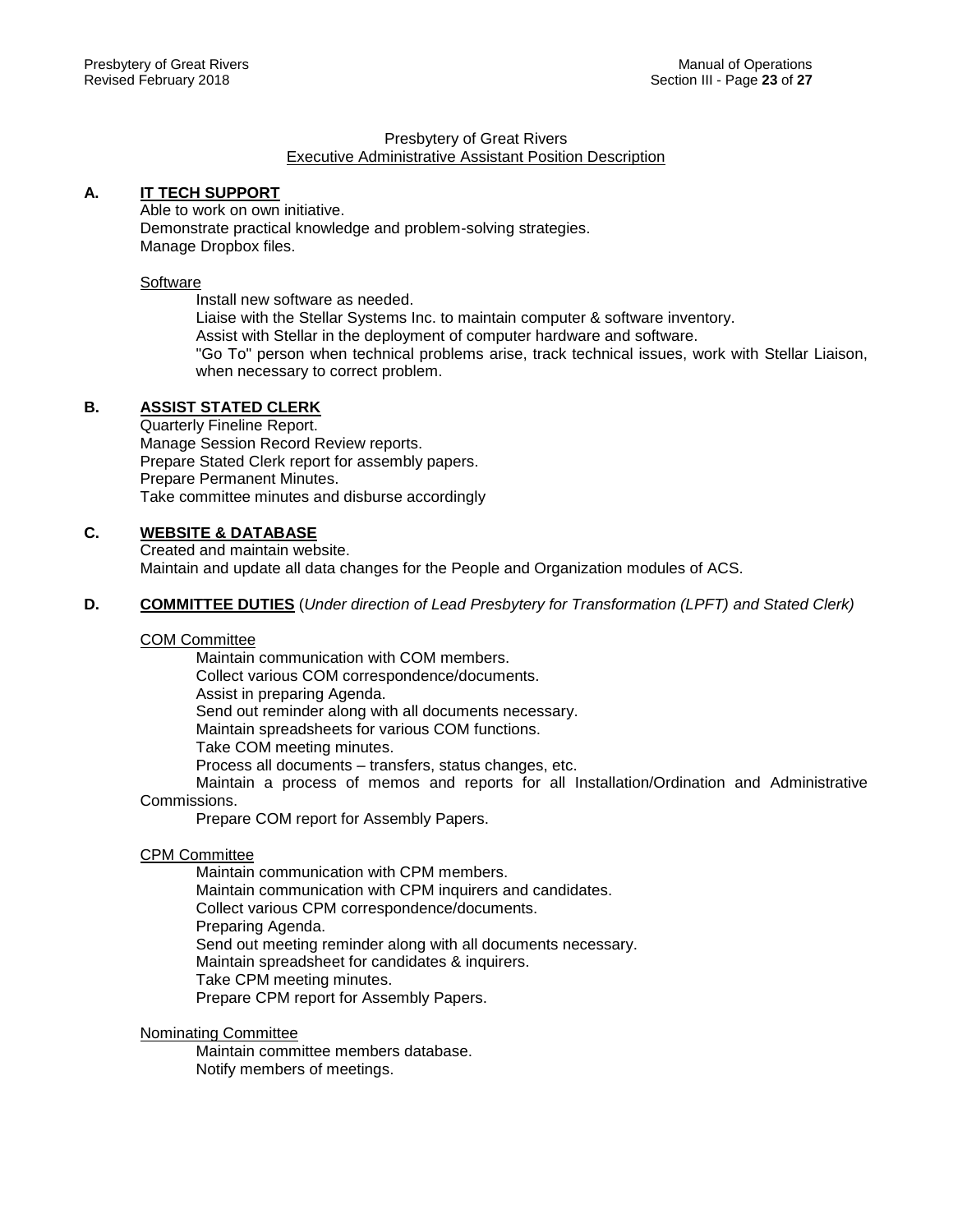Administration Team and Visioning Team

Maintain committee members database. Notify members of meetings.

# **E. ANNUAL REPORTS**

Coordinate, prepare, and mail the churches annual report packet including the Changes in Terms of Call, directory change sheet, necrology report, trustees annual report, GA clerk's annual questionnaire and booklet. Collect and process all returned information. Yearly Per Capita mailing.

Yearly Shared Mission Pledge.

Yearly Specialized and Member-at-Large mailing. Track reports received and report to COM.

# **F. SR. ADMINISTRATIVE ASSISTANT DUTIES**

Create & edit video for website. Create and edit CDs & DVDs. Maintain all Minister Member files. Background checks for pastors entering our Presbytery. Maintain and publish Presbytery Directory. Maintain forms for the Presbytery office, the Presbytery and on the web. Maintain the PGR Manual for office and website with any additions or corrections. Learn new software as need arises. Misc. routine mailings. Make travel arrangements as necessary. Serve as resource for instructions/questions. Maintain and update office and website calendar. Read and respond to e-mails. Provide other routine clerical/secretarial duties as required. Answer the telephone and route calls, make copies. Use of fax machine, postage machine, paper folding machine and computer. Sort and distribute incoming mail. Receive and welcome visitors, with attention to their comfort and staff schedules Run errands as needed, pick up office supplies, etc. File all papers into church files. Misc. routine mailings – Assembly postcards, Mission Initiative Grant display letters, Session Records Review letters, retired minister's group invitations, Elder Training letters, thank you notes, etc.

Send items to Presbytery Historic Society.

# **G. PGR OFFICE PURCHASING AGENT**

Oversee the purchase of office supplies. Supervise the maintenance and disposal of office equipment. Obtain bids and make recommendations for purchase of office equipment.

# **H. MISCELLANEOUS**

Ethical Conduct Classes

Prepare mailing. Tract attendance in ACS & spreadsheet. Create certificates for attendees. Upload training video to website and send out notification.

# Assembly Meetings

Prepare all documents to be uploaded to website. Assist in set-up for meeting. Create ordination anniversary certificates.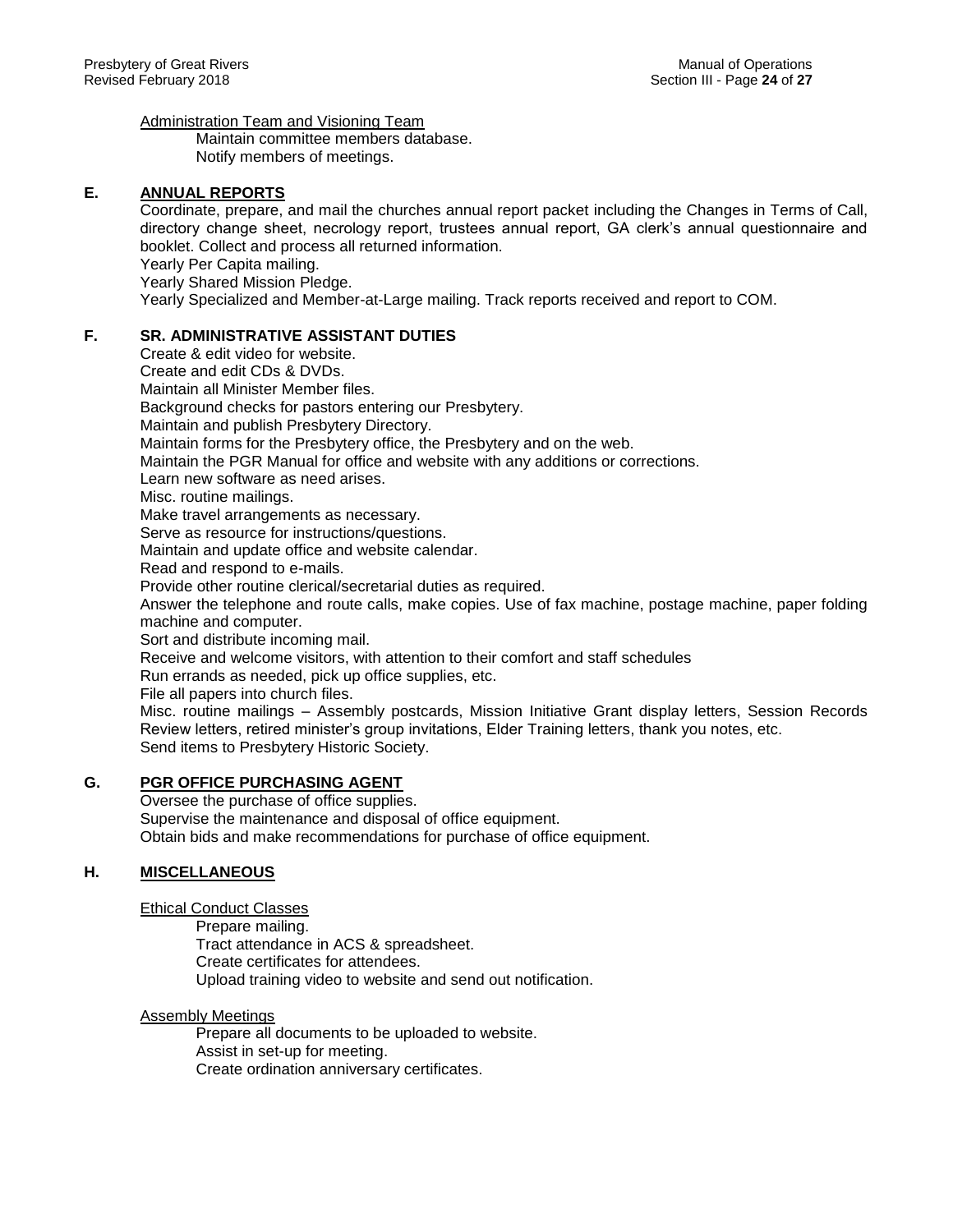- I. FINANCIAL RESPONSIBILITIES (Under direction of the Accountant) Log in checks daily into Dropbox Prepare the deposit.
- J. **EVENT PLANNING RESPONSIBILITIES** Coordinate reservations, menus, mailings and RSVPs for social events. Order catering as needed for meetings. Run errands as needed, purchase drinks, cookies, chips for meetings and go to SAMS to buy food for Assembly Meeting lunches. Coordinate logistics and registration for presbytery assembly meetings, events and conferences, working along with Lead Presbytery for Transformation (LPFT) and Presbytery committees as needed. YOUTH TRIENNIUM.
- K. COMMUNICATION RESPONSIBILITIES Prepare the weekly presbytery e-newsletter through Constant Contact.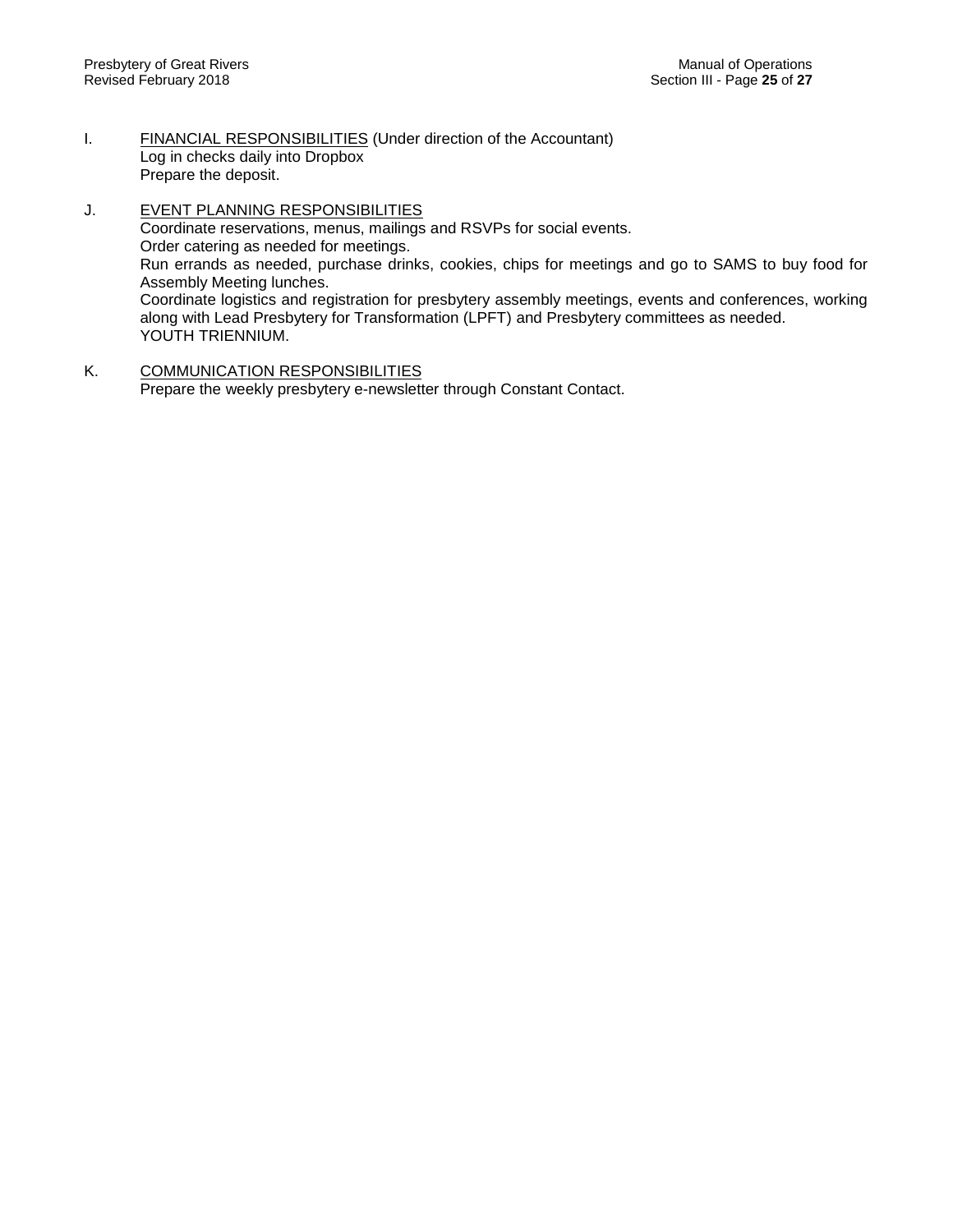# Great Rivers Job Description:

# **Lead Presbyter for Transformation**

Presbytery of Great Rivers is a cluster of 95 churches in West Central Illinois. Our Lead Presbyter for Transformation will facilitate and assist us as we discern how God is leading us to function in the world today. This leader will listen to our concerns, help us to envision new ways of relating to one another, seek out pathways to create leaders for tomorrow and live his or her faithful call in Christ. They will serve as head of staff for the Presbytery and as spokesperson of the PCUSA within the geographic bounds of our Presbytery and to the greater denomination.

# **Qualifications Required**

- 1. Must be an ordained minister or ruling elder within the Presbyterian Church, USA.
- 2. Possesses a lively, Christ-centered faith and spirituality with the capacity to help form faith leaders in our Presbytery.
- 3. Experience in middle body governance is preferred.
- 4. Ability to bring vision and imagination for faithful innovation.
- 5. Capacity to juggle multiple demands and administrative needs in a complex system.
- 6. Has the heart of a pastor to listen, communicate, and help us to be a united people of Christ.
- 7. Ability to work with us, providing pastoral care and leadership to our small, rural churches, as well as larger, urban congregations and their leaders. This will require good self-differentiation and professional boundaries.

# **Duties**

Our Lead Presbyter for Transformation will be responsible to work in these four areas:

# **Faith Leadership and Pastoral Presence. They will…**

- Visit, support, and counsel congregations and clergy in our Presbytery, providing an approachable presence that invites collaboration.
- Model faith leadership that inspires us to become disciples and help us continue to grow into the Body of Christ.
- Help us foster healthy and collegial relationships throughout the Presbytery.
- Attend and participate in Presbytery Assemblies.

# **System and Process Orientation. They will…**

- Help us evaluate and modify our structures to become more responsive to the needs of our churches and our communities.
- Help us build communication systems in the Presbytery that allow our members to grasp our shared vision and to connect with our leaders through electronic means, as well as personal contact.

# **Leadership Development. They will…**

- Help us identify and equip Presbytery leaders for our future.
- Serve and counsel (without vote) on our teams and committees: Committee on Ministry, Leadership Team, Administrative Team, Committee on Preparation for Ministry, Visioning Team, Personnel Committee and Nominating Committee.

# **Administrative Tasks. They will…**

- Serve as chief administrative officer of the Presbytery.
- Represent the Presbytery to other governing bodies of the denomination and serve as a Synod Colleague.
- Represent the Presbytery in matters of civil litigation and, together with the Stated Clerk, advise in ecclesiastical and disciplinary matters.
- Represent the Presbytery, as appropriate, in ecumenical, inter-religious, and community affairs.
- Act as head of staff to supervise Presbytery employees and adjunct staff.
- Work with the Personnel Committee to oversee the development and maintenance of job descriptions for each member of the staff, the annual performance review process, programs for staff development, and make recommendations on matters such as pay and benefits.